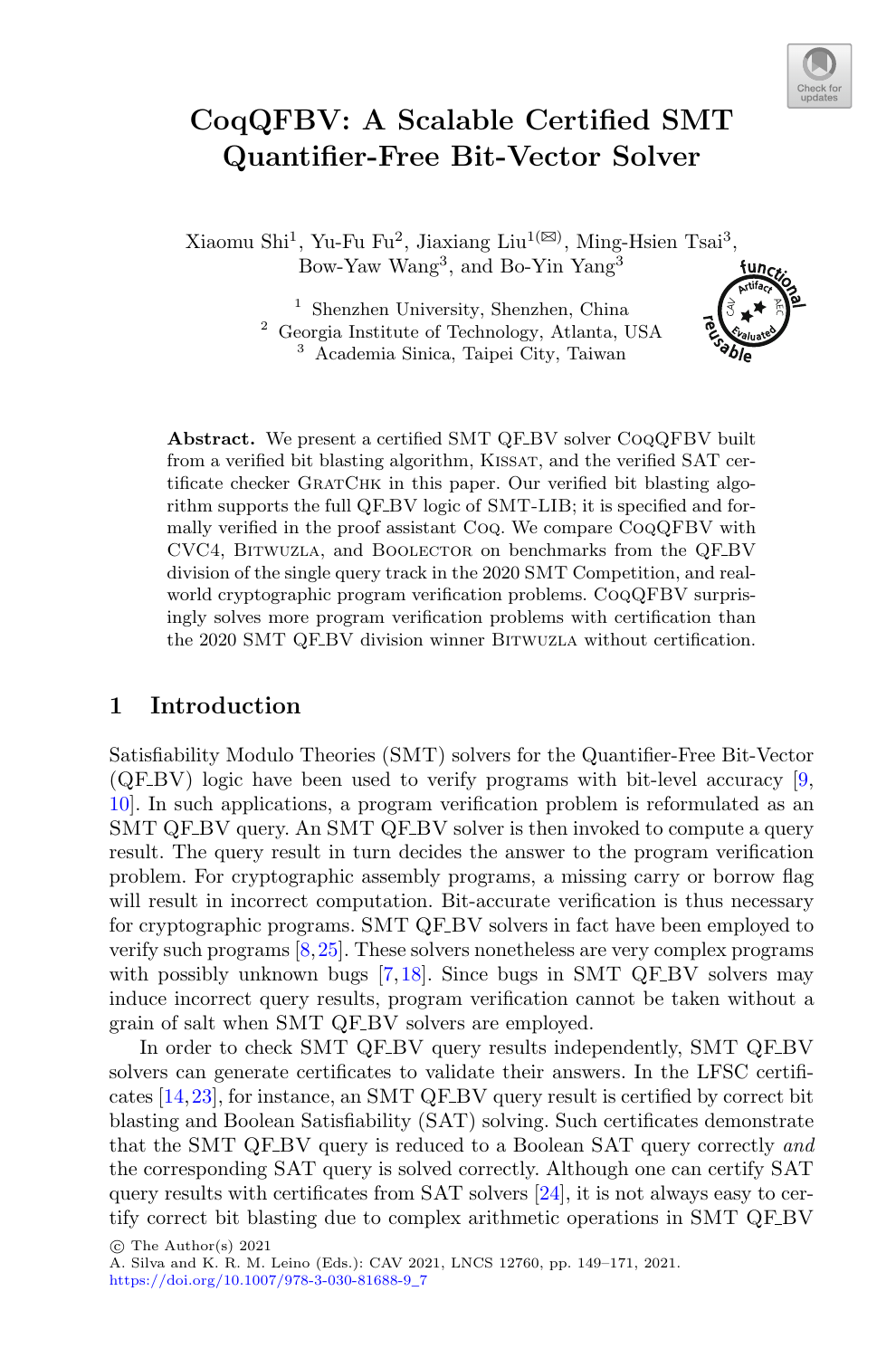queries. Developing correct and efficient checkers for SMT QF.BV certificates can be very challenging. Indeed, an LFSC certificate checker based on the proof assistant Coq has been developed to improve confidence [\[12](#page-21-5)]. Yet the Coq-based certificate checker does not fully support arithmetic operations and thus cannot certify results of SMT QF\_BV queries with complicated arithmetic operations. Consequently, the correctness of cryptographic programs still relies on the correctness of SMT QF\_BV solvers or their unverified certificate checkers.

In this paper, we take a more direct approach to ensure the correctness of SMT QF BV query results. Instead of certifying correct bit blasting for every SMT QF\_BV query, we specify a bit blasting algorithm and prove its correctness in the proof assistant Coq. In order to formalize the correctness of our bit blasting algorithm, we develop a formal bit-vector theory in Coq. Naturally, the formal theory has to support all arithmetic functions (addition, subtraction, multiplication, division, and remainder) for both signed and unsigned representations as needed in SMT-LIB [\[3\]](#page-20-1). Based on our new bit-vector theory, we give a formal semantics for SMT QF BV queries in Coq. Our semantics follows the SMT-LIB semantics carefully. Particularly, division and remainder are total arithmetic operations even when the divisor is zero. Using our Coq bit-vector theory and semantics, we prove that our bit blasting algorithm always returns a corresponding Boolean formula correctly on any SMT QF BV query. Since our algorithm has been formally verified, bit blasting is always correct and need not be certified. Through the OCaml program extracted from our verified bit blasting algorithm, a corresponding SAT query is obtained for each SMTQF BV query and sent to a SAT solver. A SAT certificate checker suffices to validate SAT query results and hence the correctness of answers to SMT QF\_BV queries. Since neither complicated SMT QF BV solvers nor their certificate checkers are trusted, our work can improve the confidence of SMT QF BV query results.

To our knowledge, our bit-vector theory is the first Coq formalization designed for bit blasting queries from the QF BV logic of SMT-LIB. Our semantics is the first Coq formalization for full SMT QF BV queries. We are not aware of any verified bit blasting algorithm or program for full SMT QF BV queries of SMT-LIB at the time of writing. Even the correctness of its results could be ensured, our certified SMT QF BV solver CoqQFBV would not be very useful if it were extremely inefficient. In order to evaluate its performance, we run Coq-QFBV on benchmarks from the QF BV division of the single query track in the 2020 SMT Competition. With the same memory and time limits in the competition, our solver successfully finishes 88.72% of the 6861 queries with certification. In comparison, CVC4 with its certificate checker solves 55.97% with certification, and the division winner Bitwuzla solves 98.22% of the benchmarks without certification. Our certified solver outperforms CVC4 with certification significantly. Generating and checking certificates make our certified solver finish about 10% of the queries less than the division winner. The price of accuracy perhaps is not unacceptable for the benchmarks in the competition. To further evaluate CoqQFBV, the certified solver is used to verify linear arithmetic assembly programs from various cryptography libraries such as OpenSSL [\[30\]](#page-22-3).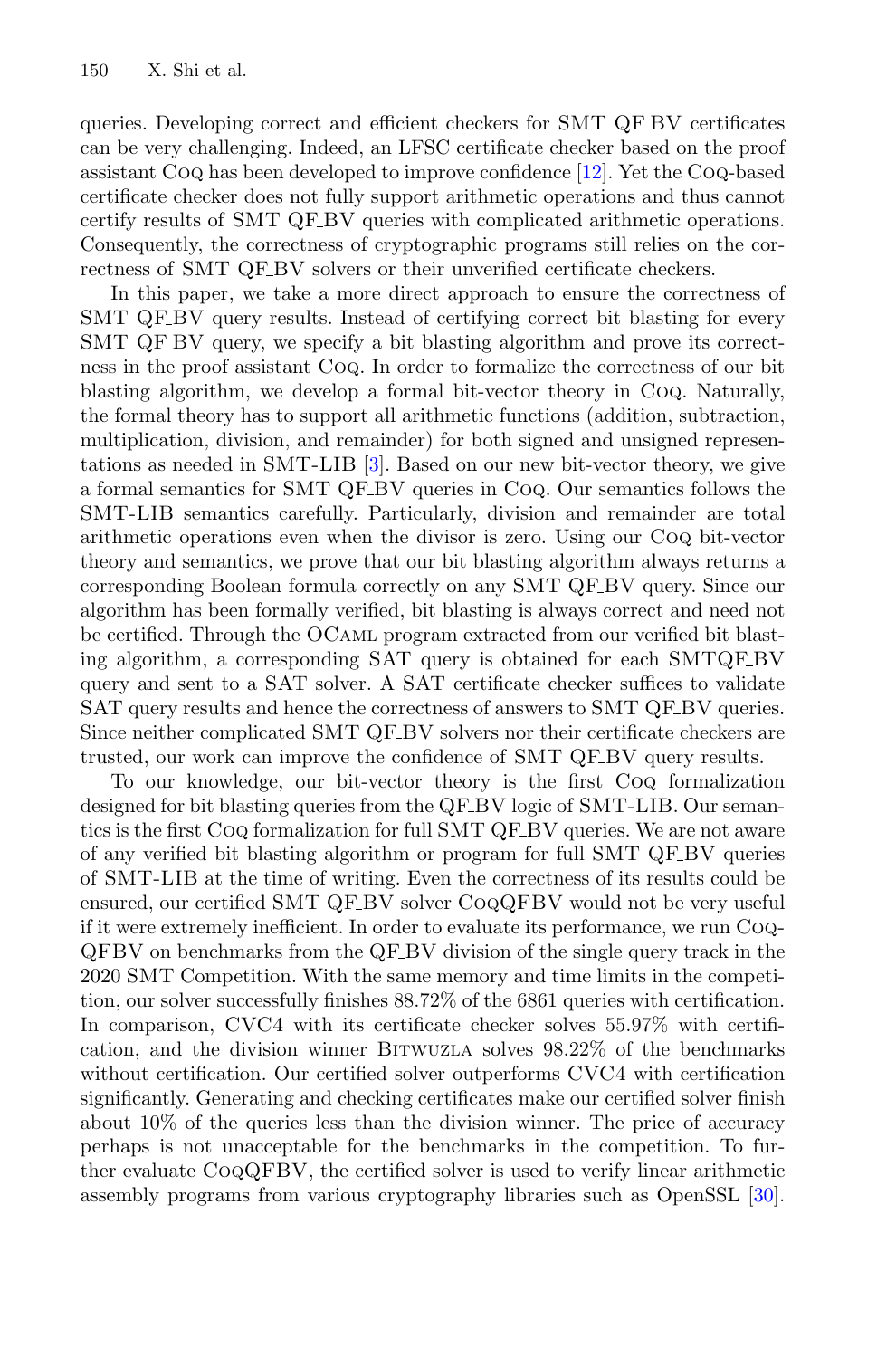CoqQFBV gives certified answers to 96.88% out of the 96 SMT QF BV queries from real-world cryptographic program verification. CVC4 with its certificate checker certifies 19.79%. Compared with efficient SMT QF BV solvers without certification, BOOLECTOR is able to solve  $100\%$  and BITWUZLA solves  $91.67\%$  of the queries. Intriguingly, our certified SMT QF\_BV solver outperforms the 2020 division winner Bitwuzla in queries from real-world verification problems. Our certified solver is probably useful for real-world verification problems.

*Related Work.* As mentioned, SMT certificate generating and checking are challenging. There are few efforts developing SMT QF BV certificate checkers, let alone verified ones. CVC4 is able to produce unsatisfiability certificates for QF BV queries, and also equipped with an (unverified) certificate checker [\[14\]](#page-21-4). SMTCoq [\[12\]](#page-21-5) is proposed to check certificates from SMT solvers VERIT and CVC4. It supports fragments of several logics including the QF BV logic. Moreover, its correctness is formally proved in Coq. However, the QF BV logic is not fully supported by SMTCoq. Z3 also supports certificate generation for the QF BV logic [\[19\]](#page-21-6). The proofs can be reconstructed, thus checked, within proof assistants  $HOL4$  and ISABELLE [\[6\]](#page-20-2). But the lack of details in Z3's generated certificates makes proof reconstruction particularly challenging.

With a similar approach in this paper, GL is a framework for bit blasting finitely bounded ACL2 theorems into SAT queries [\[28\]](#page-22-4). Its bit blasting algorithm is formally verified in ACL2. Though it is not designed for SMT-LIB, most of the operations defined in the QF BV logic are supported, except division and concatenation for instance. A bit blasting algorithm is defined and verified in HOL4 as well [\[13\]](#page-21-7). Neither [\[28](#page-22-4)] nor [\[13](#page-21-7)] aims to develop a scalable SMT QF BV solver. CoqQFBV accepts SMT-LIB inputs with fully supported QF BV logic while adopting performance optimizations such as caches.

In Isabelle and HOL4, one can use the bit-vector libraries to conform SMT-LIB operations, see [\[17](#page-21-8)] for example. Under the frame of Coq, coq-bits is a formalization of logical and arithmetic operations on bit-vectors [\[15\]](#page-21-9). The library provides the mapping between bit-vector operations and abstract number operations. Different from our theory, it does not support division/remainder or signed operations. Why3 [\[11\]](#page-21-10) provides a bit-vector theory which is formalized in Coq too. It defines the division by zero in a different way from SMT-LIB. Moreover, the operations are defined based on integer operations. Our new bitvector theory instead defines bit-vector operations through bit manipulation. It is more suitable for the correctness proof of bit blasting algorithms.

We have the following organization. After the introduction, an overview is given in Sect. [2.](#page-3-0) Section [3](#page-4-0) reviews preliminaries. Our formal bit-vector theory is presented in Sect. [4.](#page-5-0) It is followed by the formal semantics of SMT QF BV queries (Sect. [5\)](#page-8-0). The correctness of our bit blasting algorithm is established in Sect. [6.](#page-11-0) Section [7](#page-15-0) outlines the construction of our certified SMTQF\_BV solver. Experiments are presented in Sect. [8.](#page-16-0) Section [9](#page-20-3) concludes our presentation.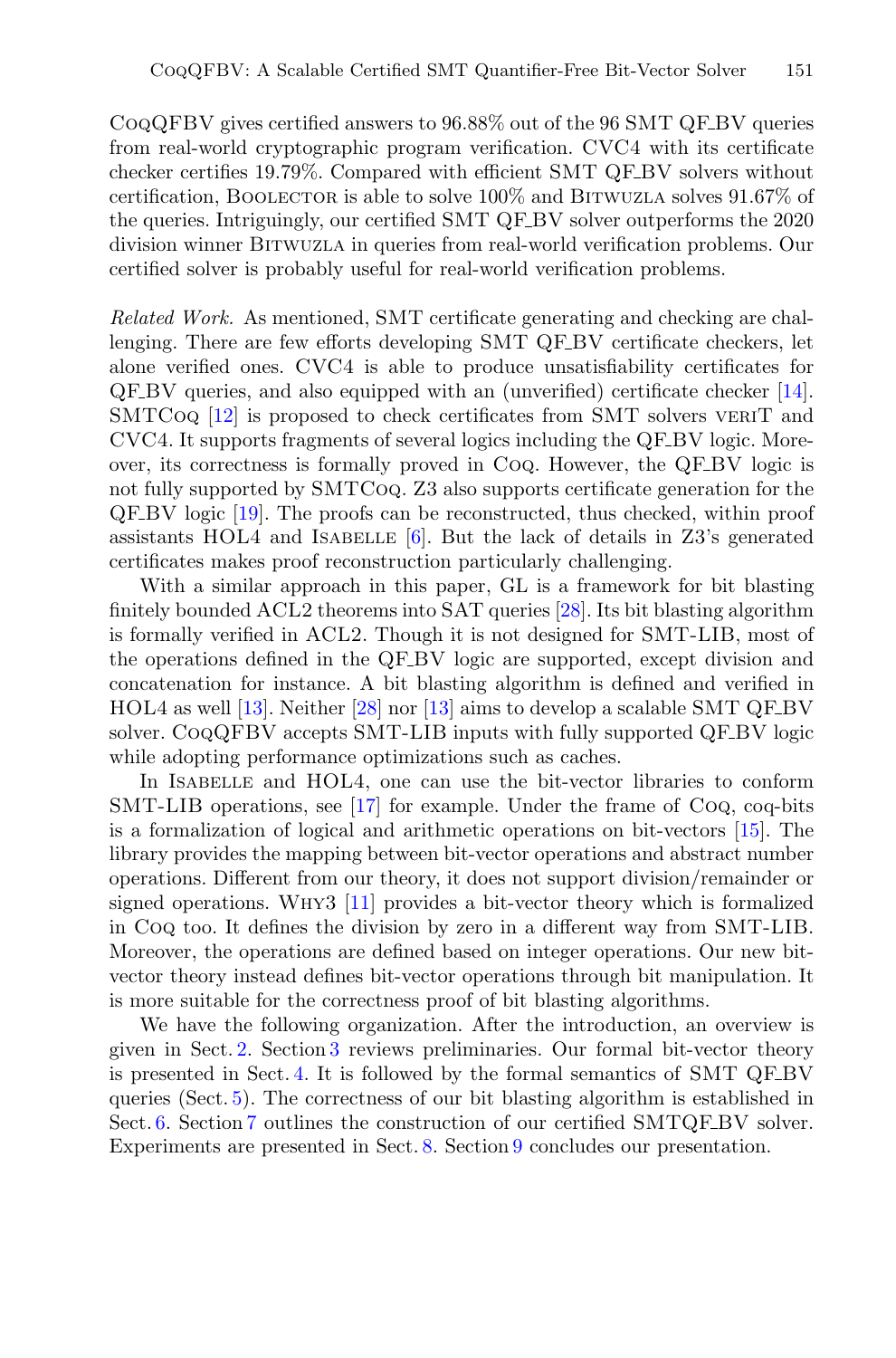## <span id="page-3-0"></span>**2 Methodology Overview**

Given an SMT QF BV query, a bit blasting algorithm computes a Boolean formula such that the SMT QF BV query is satisfiable if and only if the Boolean formula is satisfiable. The QF BV logic contains arithmetic operations for bit-vectors. Computing an equi-satisfiable Boolean formula for an arbitrary SMT QF BV query can be very complicated and susceptible to errors. Our goal is to construct a correct bit blasting program for every SMT QF\_BV query. The correctness of the program moreover is verified by the proof assistant Coq to minimize gaps or even errors in hand-written proofs.

Our construction is based on a new formal bit-vector theory coq-nbits (Sect. [4\)](#page-5-0). In coq-nbits, we define bit-vectors and their functions on top of the Coq data type for Boolean sequences. In order to support the QF BV logic of SMT-LIB fully, five arithmetic bit-vector functions (addition, subtraction, multiplication, division, and remainder) are defined in our formal theory. To establish the correctness of our definitions, formal proofs are provided to relate bit-vector functions with their arithmetic counterparts. For instance, we show the number represented by the output of the bit-vector negation function is indeed the arithmetic negation of the number represented by the input bit-vector.

Using our coq-nbits theory, we then give a formal semantics for SMTQF\_BV queries as defined in SMT-LIB (Sect. [5\)](#page-8-0). In our formalization, a QF BV predicate denotes a Boolean value; and a QF BV expression denotes a bit-vector. An SMT QF BV query is formalized as a Boolean combination of QF BV predicates on QF BV expressions over QF BV variables and bit-vector constants. In order to demonstrate the correctness of our formal semantics for SMT QF BV queries, formal proofs are provided to show that our formal semantics coincides with those defined in SMT-LIB.

Our bit blasting algorithm is given in  $CoQ$  (Sect. [6\)](#page-11-0). It extends Tseitin transformation for Boolean formulae to SMT QF BV queries. More precisely, a QF BV predicate is transformed to a literal with a Boolean formula; a QF BV expression is transformed to a literal sequence with a Boolean formula. Using our formalization of SMT QF BV queries, the correctness of bit blasting algorithm is established in Coq by mutual induction. To improve efficiency, our bit blasting algorithm is further optimized with more economic transformations and a cache. The optimized bit blasting algorithm is also verified with formal Coq proofs.

Our formally verified bit blasting algorithm is written in the Coq specification language. It is not yet a program compilable into executable binary codes. Using the code extraction mechanism in Coq, an OCaml program is extracted from our verified bit blasting algorithm. The OCaml program takes expressions in our formal SMT QF BV query syntax as inputs and returns expressions in our formal syntax for Boolean formulae as outputs. SAT solvers can be employed to decide satisfiability of output Boolean formulae. Their certificates can be validated by SAT certificate checkers independently (Sect. [7\)](#page-15-0).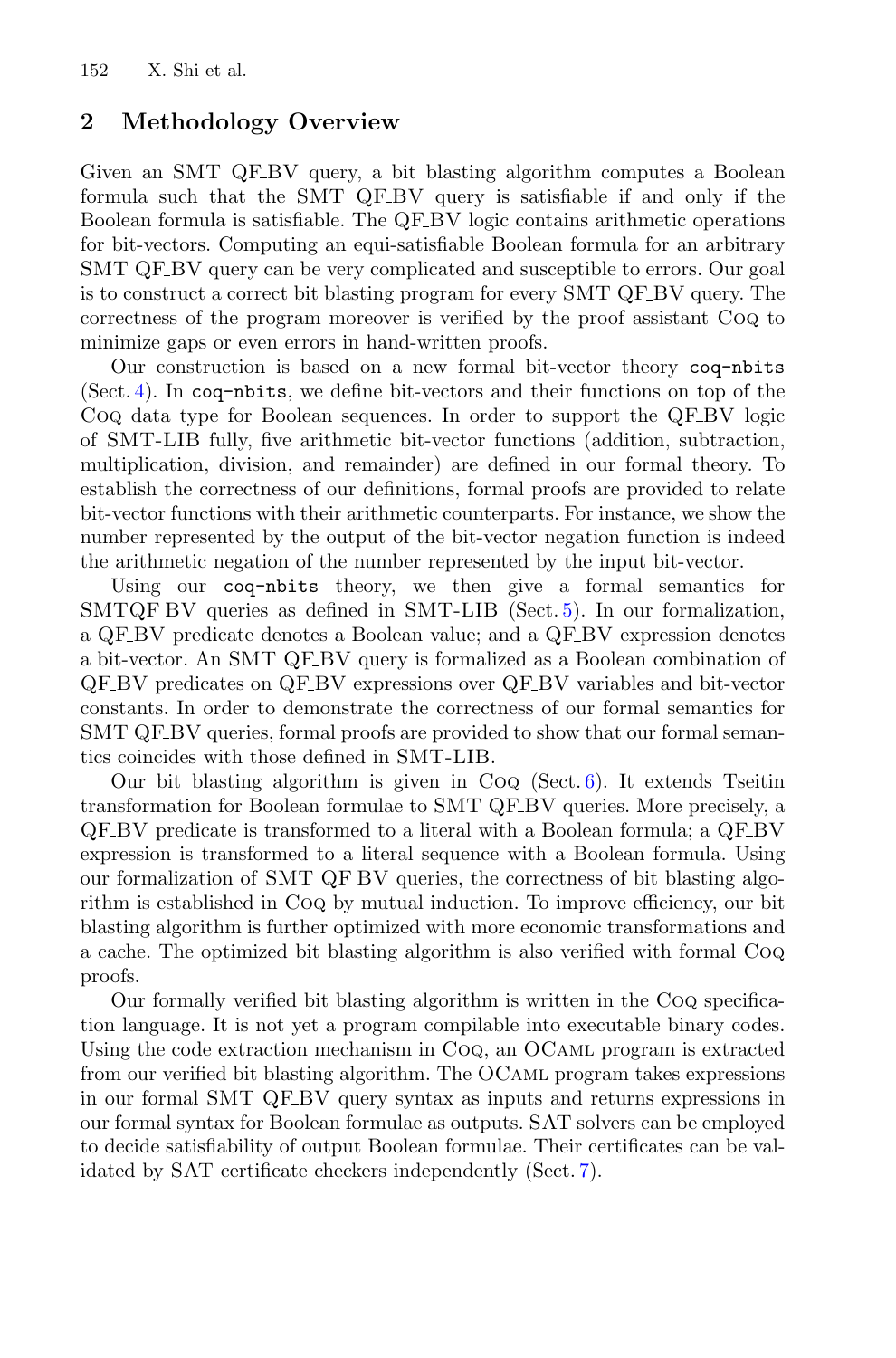## <span id="page-4-0"></span>**3 Preliminaries**

Let v be a Boolean *variable* with values *ff* and *tt*. A *literal* is of the form v or  $\neg v$ . A *clause* is a disjunction  $l_0 \vee l_1 \vee \cdots \vee l_k$  of literals  $l_0, l_1, \ldots, l_k$ . A Boolean formula in the *conjunctive normal form (CNF)* is a conjunction  $c_0 \wedge c_1 \wedge \cdots \wedge c_m$  of clauses  $c_0, c_1, \ldots, c_m$ . A SAT *query* is a Boolean CNF formula. An *environment* maps Boolean variables to their values. Given a SAT query, the *Boolean satisfiability problem* is to decide if the query evaluates to *tt* on some environments.

A bit-vector of *width* w is written as  $#bb_{w-1}b_{w-2}\cdots b_0$  with  $b_i \in \{0,1\}$  for  $0 \leq$  $i < w$ . In the *unsigned* representation, the bit-vector  $#bb_{w-1}b_{w-2}\cdots b_0$  denotes the natural number (non-negative integer)  $\sum_{0 \le i \le w} b_i 2^i$ ; in *two's complement* (signed) representation, it denotes the integer  $\sum_{0 \leq i \leq w-1} b_i 2^i - 2^{w-1} b_{w-1}$ . For instance, #b1010 denotes 10 and −6 in the unsigned and two's complement representations respectively. We use *bv2nat*(*bv*) for the natural number denoted by the bit-vector *bv* in the unsigned representation; and  $nat2bv(w, i)$  stands for the bit-vector of width w representing the natural number  $i$  modulo  $2^w$ .

Let  $bv = #bb_{w-1}b_{w-2}\cdots b_0$  and  $cv = #bc_{u-1}c_{u-2}\cdots c_0$  be bit-vectors of widths w and u respectively. The following QF BV *operations* are defined in the QF BV logic of SMT-LIB: *concat bv cv*  $\triangleq$  #b $b_{w-1}b_{w-2}\cdots b_0c_{u-1}c_{u-2}\cdots c_0$ is the concatenation of *bv* and *cv*; *extract i* j *bv*  $\triangleq$   $#bb_{i}b_{i-1} \cdots b_{j}$  extracts bits from *bv* where  $0 \leq j \leq i \leq w$ ; *bvnot bv*, *bvand bv cv*, and *bvor bv cv* are the bitwise complement, and, or operations respectively. Additionally, *bvneg bv*  $\triangleq$  *nat2bv*(w, 2<sup>w</sup> − *bv2nat*(*bv*)) is the arithmetic negation operation; *bvadd bv cv*  $\triangleq$   $nat2bv(w, bv2nat(bv) + bv2nat(cv))$  is the arithmetic addition operation; and *bvmul bv cv*  $\triangleq nat2bv(w, bv2nat(bv) \times bv2nat(cv))$  is the arithmetic multiplication operation. The arithmetic division and remainder operations are

*boudiv bv* 
$$
cv \triangleq \begin{cases} nat2bv(w, 2^w - 1) & \text{if } bv2nat(cv) = 0\\ nat2bv(w, bv2nat(bv) \div bv2nat(cv)) & \text{otherwise} \end{cases}
$$
  
*bvurem bv*  $cv \triangleq \begin{cases} bv & \text{if } bv2nat(cv) = 0\\ nat2bv(w, bv2nat(bv) \text{ mod } bv2nat(cv)) \text{ otherwise.} \end{cases}$ 

Note that the arithmetic division and remainder operations are defined even when the divisor represents the number zero. Finally, the operations *bvshl bv cv*  $\triangleq$  *nat2bv*(w, *bv2nat*(*bv*) × 2<sup>*bv2nat*(*cv*)) shifts the bit-vector *bv* to</sup> the left by  $bv2nat(cv)$  bits; *bvlshr bv cv*  $\triangleq nat2bv(w, bv2nat(bv) \div 2^{bv2nat(cv)})$ shifts the bit-vector *bv* to the right by *bv2nat*(*cv*) bits. In addition to bit-vector operations, the QF BV logic of SMT-LIB defines QF BV *predicates* on bitvectors. The predicate *bveq bv cv* is true when the bit-vectors *bv* and *cv* are equal; *bvult bv cv* is true if  $bv2nat(bv) < bv2nat(cv)$ . In the QF\_BV logic of SMT-LIB, both operands of binary operations and predicates must have the same width. Overall, seventeen bit-vector operations and predicates are defined in the QF BV logic of SMT-LIB. Particularly, arithmetic division and remainder operations with operands in both unsigned and two's complement signed representations are defined in SMT-LIB.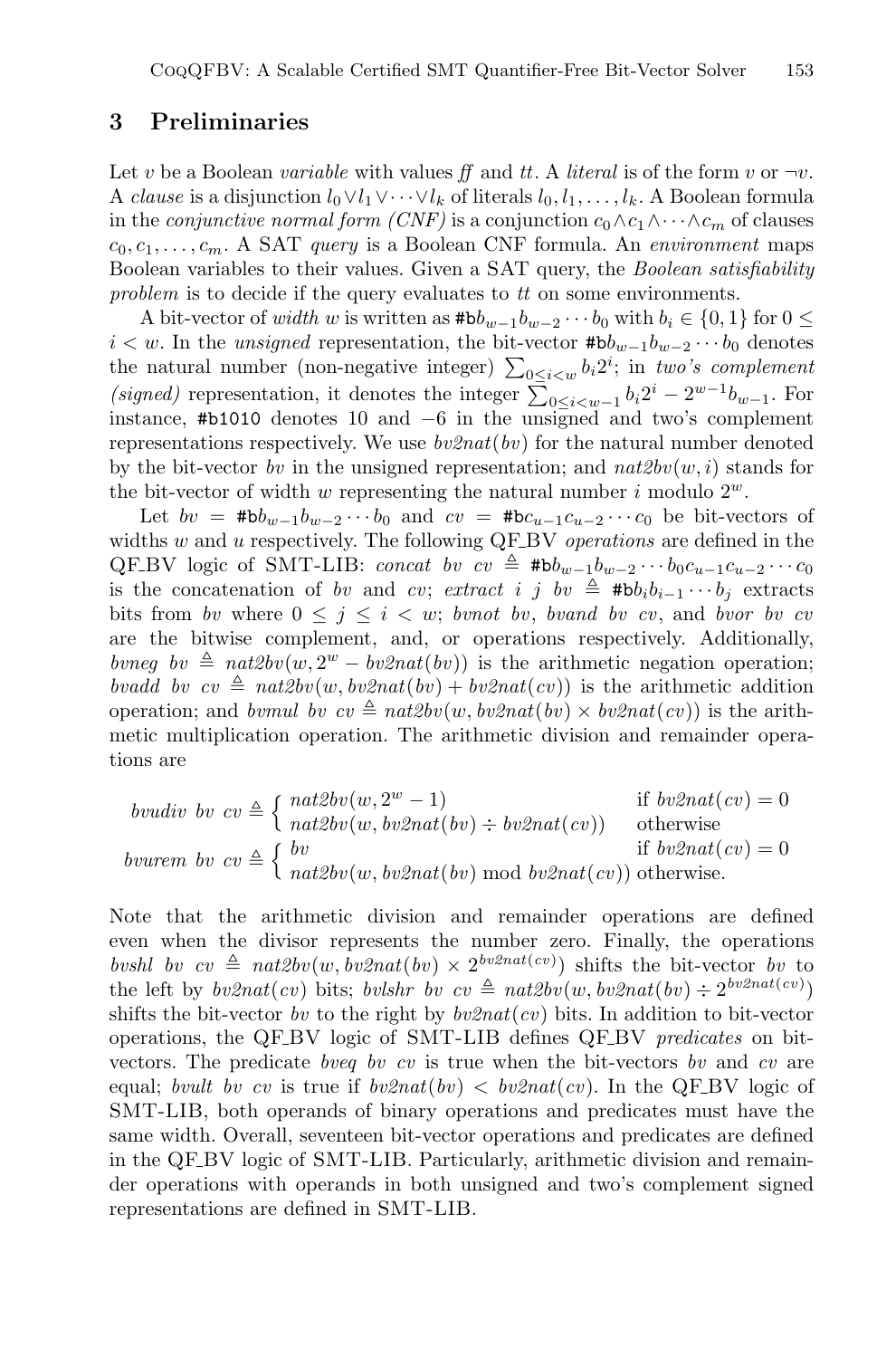A QF BV *variable* denotes a bit-vector. A QF BV *expression* is constructed from QF BV operations over QF BV variables and bit-vectors. An SMT QF BV *query* is a Boolean combination of QF\_BV predicates on QF\_BV expressions. Let *stores* be mappings from QF\_BV variables to bit-vectors. Given an SMT QF\_BV query, the *satisfiability modulo* QF BV *theory problem* is to decide if the query evaluates to *tt* on some stores.

## <span id="page-5-0"></span>**4 Bit-Vector Theory**

We present our formal Coq bit-vector theory coq-nbits in this section. The coq-nbits theory supports bit-vectors in both unsigned and two's complement signed representations. In coq-nbits, a bit-vector is represented by a Boolean sequence of the data type bits in the least significant bit-first order.

Definition bits : Set := seq bool.  $\mathbb{I}$ 

In the definition, bool and seq are the data types for Boolean values (false and true) and sequences in Coq respectively. For instance, the bit-vector #b100 is represented by [:: false; false; true] in coq-nbits.

Coq functions defined for sequences are applicable to bit-vectors. Particularly, size *bv* computes the width of the bit-vector *bv* and *bv* ++ *cv* is the concatenation of the bit-vectors *bv* and *cv*. It is also straightforward to define auxiliary bit-vector functions. For example, zeros n returns the bit-vector of n false's; ones *n* returns the bit-vector of *n* true's; extract i j bv returns the sub-sequence of the bit-vector *bv* with indices from j to i where  $0 \le j \le i <$  size *bv*. Let  ${\tt a} \triangleq [::{\tt false};{\tt false};{\tt true}].$  Then size  ${\tt a}=3$  and extract 2 1  ${\tt a}=[::{\tt false};{\tt true}].$ 

Bitwise functions are defined as easily. For instance, the bitwise inverse function maps each Boolean value to its complement:

 $\overline{\phantom{a}}$ Definition invB  $bv$  : bits := map (fun  $b \Rightarrow$   $\sim$   $b$ )  $bv$ .

Other bitwise functions are defined similarly. Specifically, bitwise and andB, bitwise or orB, logical left shift shlB, logical right shift shrB are all defined in coq-nbits. Let  $\mathbf{b} \triangleq$  [:: false; true; true]. We have invB  $\mathbf{b} =$  [:: true; false; false, andB a b =  $[::$  false; false; true, and shiB 1 b =  $[::$  false; false; true].

Arithmetic bit-vector functions are slightly more complicated. To prove properties about arithmetic functions, coq-nbits provides conversion functions between bit-vectors and natural numbers.

Definition to N (*bv* : bits) : N := foldr (fun  $b$   $res$   $\Rightarrow$   $N_{of}$  bool  $b + res$   $\ast$  2) 0  $bv$ .

In the definition, to  $\mathbb{N}$  by converts the bit-vector by to a natural number where N of bool false = 0 and N of bool true = 1. The to  $N$  function multiplies the previous result by two and adds the least significant bit b. For instance, to N a  $=$  to N [:: false; false; true]  $=$  4. The function from N w n, on the other hand, converts any natural number  $n$  to a bit-vector of width  $w$ .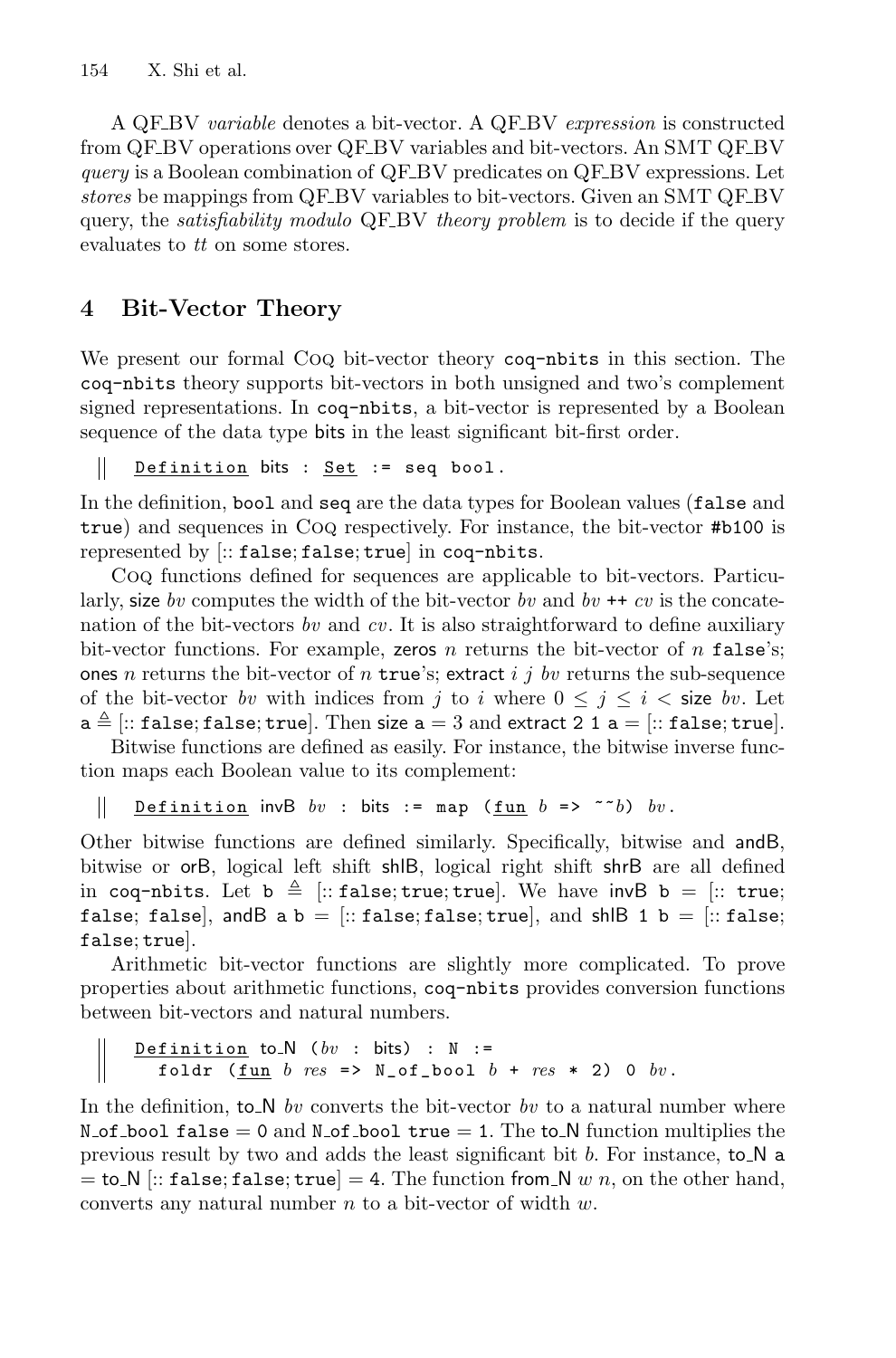```
Fixpoint from \mathbb N (w : nat) (n : N) : bits :=
  match w with
  | 0 \Rightarrow [::]
  | S w' => (N.odd n)::(from N w' (N.div n 2))
  end .
```
The function first checks the width  $w$ . If the width is zero, it returns the empty bit-vector. Otherwise, the function returns the bit-vector with the least significant bit N.odd n and the remaining  $w - 1$  bits representing n divided by two. Observe that two Coq formalizations of natural numbers are used. The nat theory uses the unary representation suitable for inductive proofs; N uses the succinct binary representation. The following lemma is proved in CoQ:

**Lemma 1.** *The following properties hold:*

```
1. \forall bv, from \forall N (size bv) (to \forall N bv) = bv.
2. \forall w \; n, n < 2^w \implies \text{to=N (from_N w n)} = n.
```
The first property shows that bit-vectors can be converted to natural numbers and back to themselves. The second property shows that natural numbers can be converted to bit-vectors with sufficient widths and back to themselves. To see how they are used to prove properties about bit-vector functions in coq-nbits, consider the definition of the successor bit-vector function.

Fixpoint succB (*bv* : bits) : bits := match *bv* with | [::] => [::] | *hd* ::*tl* => if *hd* then false::(succB *tl* ) else true::*tl* end .

If the input is the empty bit-vector, the function returns the empty bit-vector. Otherwise, succB checks the least significant bit of the input bit-vector. If the bit is true, the function computes the successor of the remaining bits and appends false as the least significant bit. If the least significant bit of the input is false, the function simply changes the least significant bit to true and copies the remaining bits. Using the conversion functions, the bit-vector successor is related to the arithmetic successor in the following lemma:

#### <span id="page-6-0"></span>**Lemma 2.**  $\forall bv, succB$   $bv = from_N$  (size  $bv$ ) ((to  $N$   $bv$ ) + 1).

Lemma [2](#page-6-0) says that succB *bv* does compute the bit-vector representing the arithmetic successor of the natural number represented by the bit-vector *bv*. Observe that the successor bit-vector function is correct when the input bit-vector is empty. It is also correct when there is overflow. Indeed, both sides are zeros of width size *bv* when overflow occurs.

Other arithmetic bit-vector functions are defined and proved in coq-nbits similarly. Specifically, the arithmetic negation negB, addition addB, subtraction subB, unsigned multiplication mulB, unsigned division divB, and unsigned remainder remB functions are supported by coq-nbits. We give properties to relate the arithmetic functions for bit-vectors and natural numbers.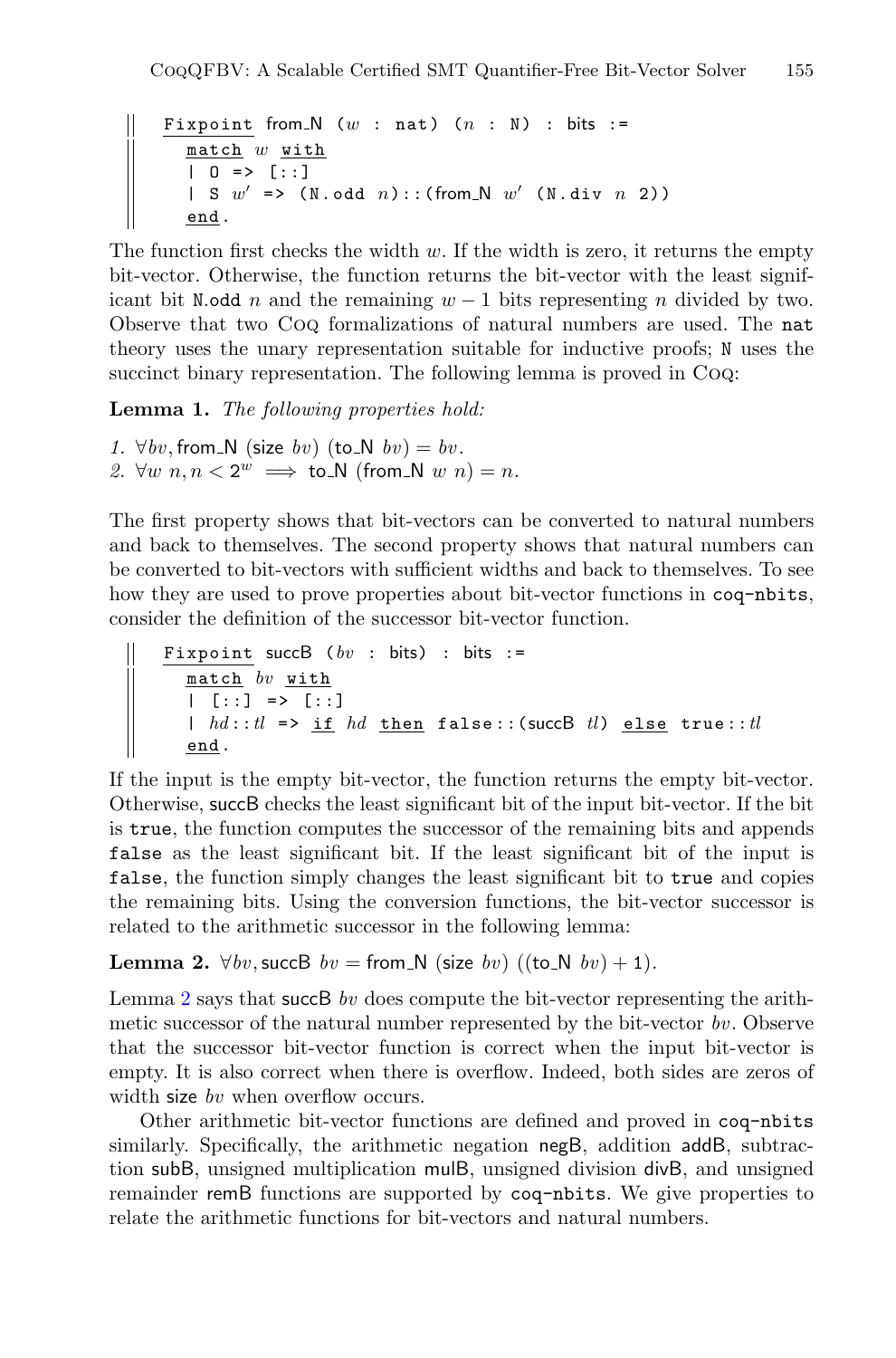**Lemma 3.** *The following properties hold:*

- *1.* ∀*bv cv*, size  $bv = \text{size } cv \implies$  to N (addB *bv cv*) = (to N *bv* + to N *cv*) mod  $2$ size  $bv$
- 2.  $\forall bv\ cv, \text{to} \N$  (mulB *bv cv*) = (to N *bv*  $\times$  to N *cv*) mod 2<sup>size *bv*.</sup>
- *3.* ∀*bv n*, divB *bv* (zeros *n*) = ones (size *bv*).
- *4.* ∀*bv bv*, size  $bv = \text{size } cv \implies cv \neq \text{zeros}$  (size  $cv) \implies \text{to} \_N$  (divB *bv cv*) =  $(to_N b v)$  div  $(to_N c v)$ .
- *5.* ∀*bv n*, remB *bv* (zeros *n*) = *bv*.
- *6.* ∀*bv cv*, size  $bv =$  size  $cv \implies cv \neq$  zeros (size  $cv) \implies$  to N (remB *bv cv*) =  $(to_N \; bv) \text{ mod } (to_N \; cv).$
- <span id="page-7-0"></span>*7.*  $\forall bv \ n, \text{to} \ N \ (\text{shlB } n \ bv) = ((\text{to} \ N \ bv) \times 2^n) \ \text{mod} \ 2^{\text{size } bv}$
- *8.*  $\forall bv \; n, \text{to} \mathbb{N} \text{ (shrB } n \; bv) = (\text{to} \mathbb{N} \; bv) \text{ div } 2^n$ .

Let *bv*, *cv* be bit-vectors of width w. Lemma [3](#page-7-0) shows that the natural number represented by the bit-vector addB *bv cv* is equal to the modular sum of the natural numbers represented by *bv* and *cv*. Similarly, the natural number represented by mulB *bv cv* is equal to the modular product of the natural numbers represented by *bv* and *cv*. The division and remainder functions in coq-nbits follow the SMT-LIB semantics. Specifically, the quotient of any bit-vector divided by zero is equal to the bit-vector of all true's; the remainder of a bit-vector divided by zero is the bit-vector itself. For non-zero divisors, the division and remainder functions behave as expected. The natural number represented by the bit-vector divB *bv cv* is the quotient of the number represented by *bv* divided by the number represented by *cv*; and the bit-vector remB *bv cv* represents the remainder of the number represented by *bv* divided by the number represented by *cv*. Last but not least, the logical left (shlB) and right (shrB) shifts correspond to multiplication and division by powers of two respectively.

coq-nbits also provides comparison predicates. In addition to the equality predicate == inherited from Boolean sequences, ltB *bv cv* and leB *bv cv* compare the natural numbers represented by the bit-vectors *bv* and *cv*. Properties about comparison predicates have also been proved in Coq.

**Lemma 4.** *The following properties hold:*

*1.*  $\forall bv\ cv, \text{size}\ bv = \text{size}\ cv \implies \text{ltB}\ bv\ cv = (\text{to\_N}\ bv < \text{to\_N}\ cv).$ 2.  $\forall bv\ cv, \text{size}\ bv = \text{size}\ cv \implies$  leB  $bv\ cv = (\text{to\_N}\ bv \leq \text{to\_N}\ cv)$ .

In addition to arithmetic functions and predicates in the unsigned representation, our formal bit-vector theory moreover defines arithmetic functions and predicates for bit-vectors in two's complement representation. For the signed representation, bit-vectors are converted to integers by the to Z function. Arithmetic bit-vector functions and predicates in the signed representation are related to arithmetic integer functions and predicates as follows.

#### <span id="page-7-1"></span>**Lemma 5.** *The following properties hold:*

*1.*  $\forall bv, \neg(msb \; bv \land \text{drophs} \; bv = \text{zeros} \; (\text{size} \; bv - 1)) \implies \text{toZ} \; (\text{negB} \; bv) =$  $-to_-Z$  *bv*.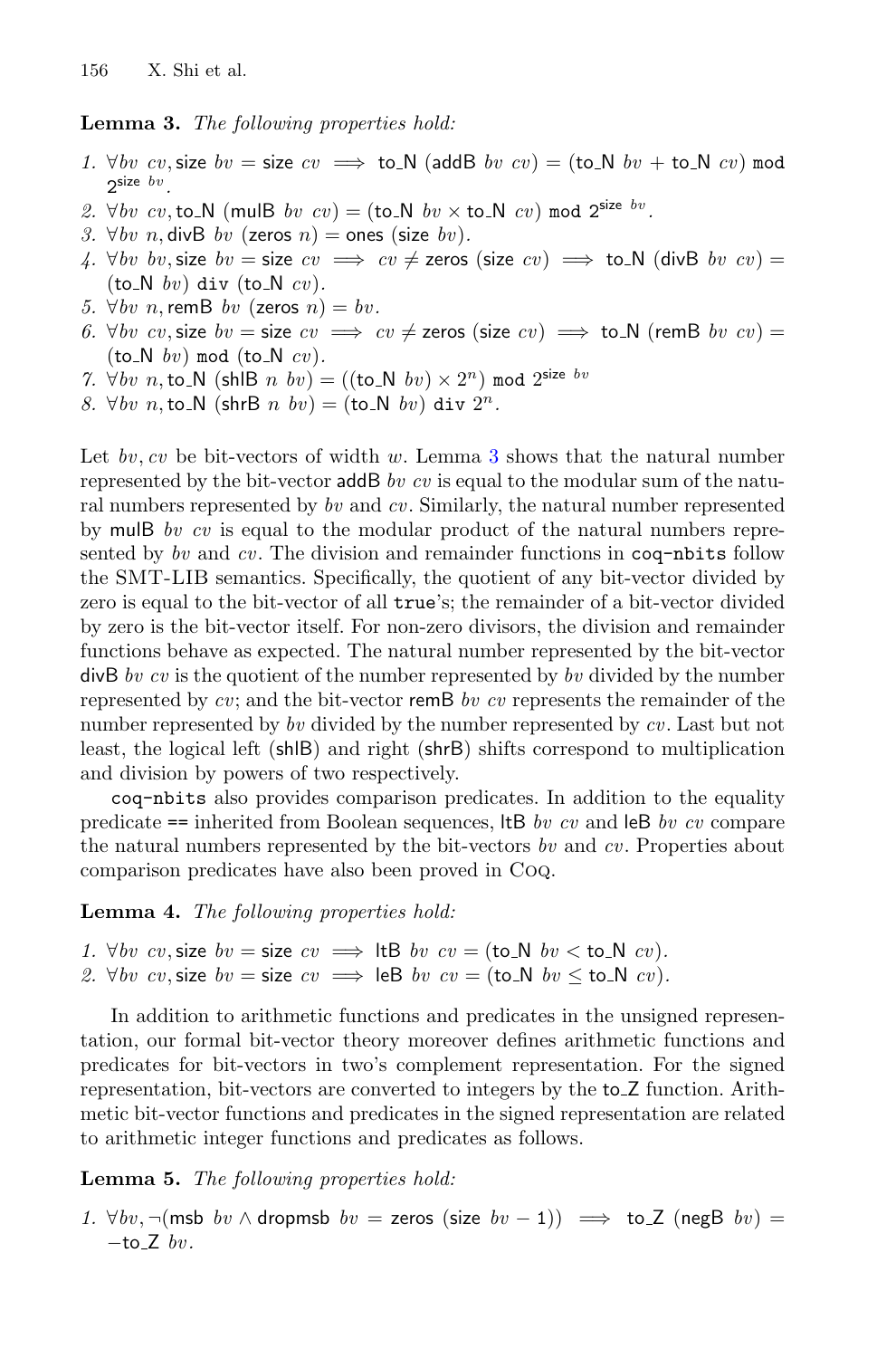- 2.  $\forall bv \ n, 1 \leq size \quad bv \implies \text{to Z} \ (\text{sarB} \ n \quad bv) = (\text{to Z} \ bv) \ \text{quot } 2^n$ .
- *3.* ∀*bv cv*, size  $bv = \text{size } cv \implies \text{toZ}$  (mulB (sext (size *cv*) *bv*) (sext (size *bv*)  $cv$ )) = to\_Z *bv* × to\_Z *cv*.
- <span id="page-8-2"></span>*4.*  $\forall bv\ cv, 1 <$  size  $bv \implies$  size  $bv =$  size  $cv \implies \neg(\textsf{msb}\ bv \land \textsf{dropmsb}\ bv =$  zeros  $(\text{size } bv - 1) \vee cv \neq \text{ones } (\text{size } cv) \implies \text{to } Z (\text{sdivB } bv \text{ } cv) = (\text{to } Z \text{ } bv)$  quot  $(to_Z cv)$ .
- *5.* ∀*bv cv*, 1 < size *bv*  $\implies$  size *bv* = size *cv*  $\implies$  to Z (sremB *bv cv*) =  $(to_Z bv)$  rem  $(to_Z cv)$ *.*
- <span id="page-8-1"></span>*6.*  $\forall bv\ cv, \text{size}\ bv = \text{size}\ cv \implies \text{sltB}\ bv\ cv = (\text{toZ}\ bv < \text{to.Z}\ cv).$
- *7.*  $\forall bv\ cv, \text{size}\ bv = \text{size}\ cv \implies \text{sleep}\ bv\ cv = (\text{to}\ \text{Z}\ bv \leq \text{to}\ \text{Z}\ cv).$

In the lemma, sext  $n$  *bv* extends the bit-vector *bv* by  $n$  bits with the sign bit of *bv*, msb *bv* returns the sign bit of *bv*, and dropmsb *bv* drops the sign bit of *bv*. quot and rem are the quotient and remainder functions for Coq integers. Consider, for instance, the signed division function sdivB *bv cv* in coq-nbits (Lemma  $5(4)$  $5(4)$ ). If the dividend *bv* is of width  $> 1$ , the widths of *bv* and the divisor *cv* are equal, and *bv* is not of the form  $#b100 \cdots 0$  or *cv* is not of the form  $#b11 \cdots 1$ , then the bit-vector sdivB *bv cv* represents the quotient of the integers represented by *bv* and *cv*. The condition may appear counter-intuitive. To see why it is necessary, consider  $bv = #b100 \cdots 0$  and  $cv = #b11 \cdots 1$  both of width w. *bv* and *cv* thus represent the integers  $-2^{w-1}$  and  $-1$  respectively. Their quotient  $2^{w-1}$  however cannot be represented by bit-vectors of width w in two's complement representation. The corner input case is hence excluded. The corner case is also excluded from the arithmetic negation function (Lemma  $5(1)$  $5(1)$ ).

The coq-nbits theory has several important differences from the prior Coq formalization in [\[15\]](#page-21-9). Our formal bit-vector theory supports both unsigned and two's complement signed representations. It also provides the arithmetic division and remainder functions. Since these features are needed in the QF BV logic of SMT-LIB, they are essential to the formalization of SMT QF-BV queries. Such important features unfortunately are lacking in the prior formalization. Another noted difference is the numeric representations used in theory developments. Since integers are needed for the QF\_BV logic, coq-nbits naturally uses binary representations for integers and natural numbers in Coq. The prior formalization on the other hand is mainly based on the unary natural number representation but provides conversion to positive integers in the binary representation.

## <span id="page-8-0"></span>**5 Theory for SMT QF BV Queries**

Using coq-nbits, we formalize SMT QF-BV queries. Our formalization consists of two parts: a syntactic representation for SMT QF BV queries in Coq inductive types and a formal semantics in our bit-vector theory coq-nbits.

#### **5.1 Syntax of SMT QF BV Queries**

An SMT QF-BV query is a Coq term of the data type bexp. It can be constants Bfalse or Btrue, a unary predicate Bnot, or binary predicates Band or Bor for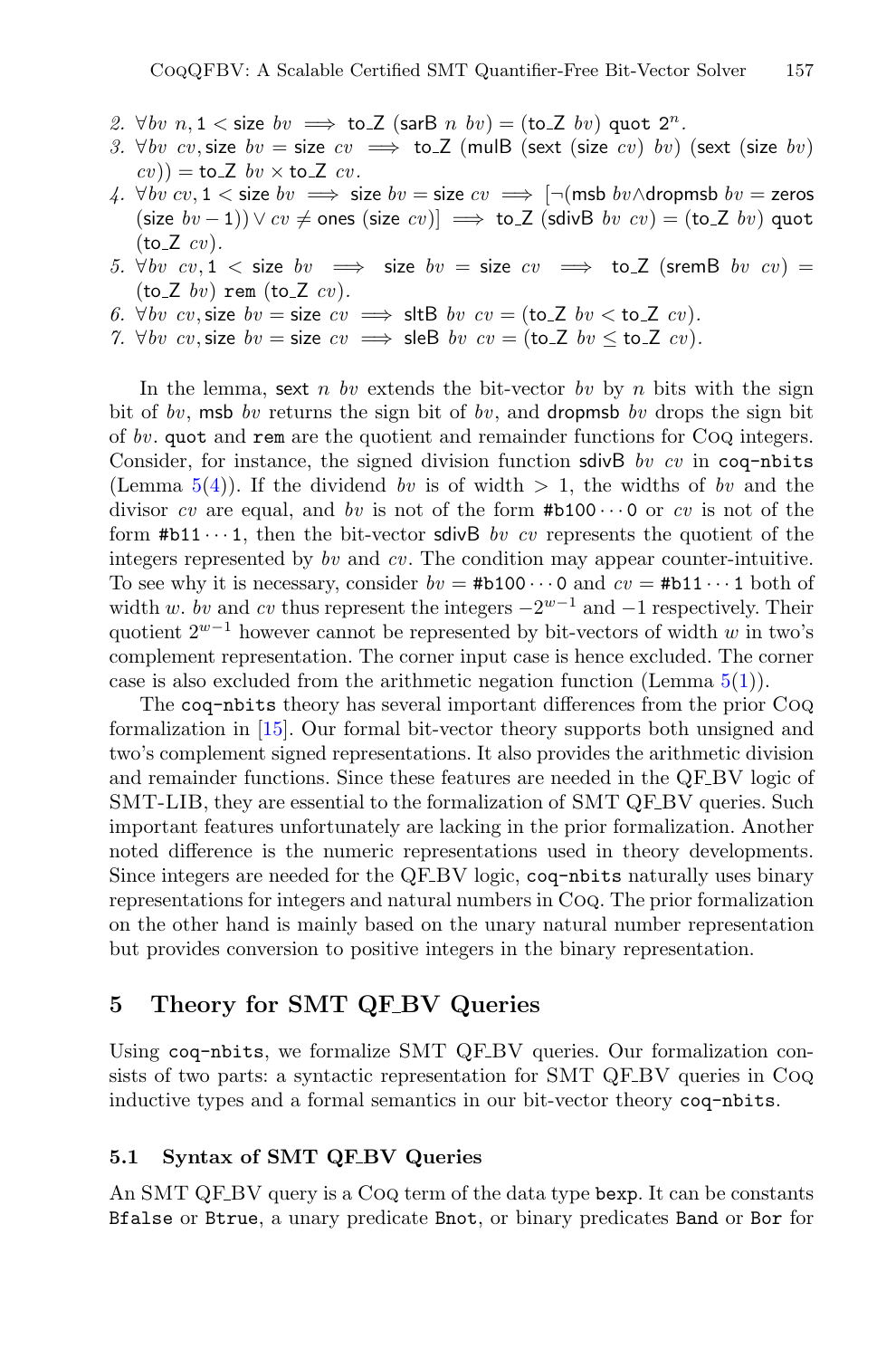$\mathbb{I}$ 

Boolean connectives. Additionally, Bbveq and Bbvult with two arguments of the data type exp are binary QF\_BV predicates.

```
Inductive bexp : Type := Bfalse : bexp | Btrue : bexp
| Bnot : bexp -> bexp
| Band : bexp -> bexp -> bexp | Bor : bexp -> bexp -> bexp
| Bbveq : exp -> exp -> bexp | Bbvult : exp -> exp -> bexp
(* other QF_BV predicates *)
end with exp : Type :=
| Evar : var -> exp | Econst : bits -> exp
| Ebvnot : exp -> exp
| Ebvand : exp -> exp -> exp | Ebvor : exp -> exp -> exp
| Ebvshl : exp -> exp -> exp | Ebvlshr : exp -> exp -> exp
| Ebvneg : exp -> exp
| Ebvadd : exp -> exp -> exp | Ebvmul : exp -> exp -> exp
| Ebvudiv : exp -> exp -> exp | Ebvurem : exp -> exp -> exp
| Eextract : nat -> nat -> exp -> exp
| Econcat : exp -> exp -> exp
(* other QF_BV operations *)
| Ebvsub : exp -> exp -> exp
end .
```
A Coq term of the data type exp represents a QF BV expression. It can be a QF BV variable Evar *vid* with a variable identifier *vid* : var, a bit-vector constant Econst bv with  $bv$ : bits, a bitwise-not operation Ebvnot  $e_0$ , a bitwise-and operation Ebvand  $e_0$   $e_1$ , a bitwise-or operation Ebvor  $e_0$   $e_1$ , a logical left-shift operation Ebvshl  $e_0$   $e_1$ , or a logical right-shift operation Ebvlshr  $e_0$   $e_1$ . For arithmetic operations, there are Ebvneg  $e_0$  for negation, Ebvadd  $e_0$   $e_1$  for addition, Ebvmul  $e_0$   $e_1$  for multiplication, Ebvudiv  $e_0$   $e_1$  for unsigned division, and Ebvurem  $e_0$   $e_1$  for unsigned remainder with  $e_0$ ,  $e_1$  : exp. Finally, the extraction Eextract i j  $e_0$  and the concatenation Econcat  $e_0$   $e_1$  operations have the data type exp with  $i, j$ : nat and  $e_0, e_1$ : exp.

## **5.2 Semantics of SMT QF BV Queries**

In our Coq formalization, an SMT QF BV query is interpreted on stores. A *store* is a mapping from QF\_BV variables to bits. Let  $\sigma$  be a store. The interpretation of *be* : bexp on  $\sigma$  is a Boolean value; the interpretation of  $e$  : exp on  $\sigma$ is a bit-vector. Semantic functions eval bexp and eval exp are as follows.

```
Fixpoint eval bexp (be : bexp) (\sigma : store) : bool :=
  match be with
  | Bfalse => false
  | Btrue = > true
  | Bnot be_0 => \sim (eval_bexp be_0 \sigma)
  | Band be_0 be_1 => (eval_bexp be_0 \sigma) && (eval_bexp be_1 \sigma)
  | Bor be_0 be_1 => (eval_bexp be_0 \sigma) || (eval_bexp be_1 \sigma)
  | Bbveq e_0 e_1 => (eval_exp e_0 \sigma) == (eval_exp e_1 \sigma)
  | Bbvult e_0 e_1 => |tB (eval_exp e_0 \sigma) (eval_exp e_1 \sigma)
```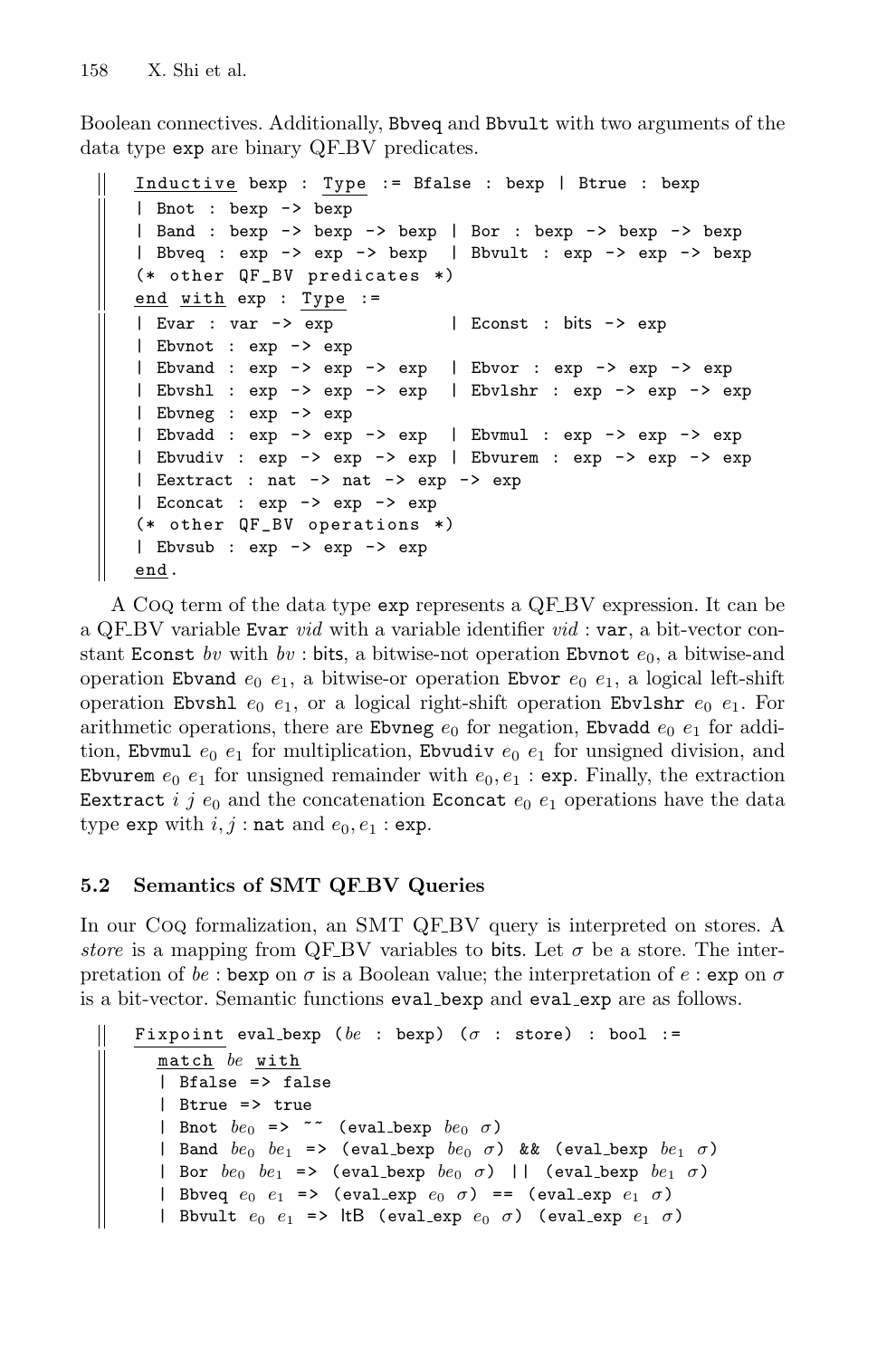```
(* other QF_BV predicates *)
end with eval exp (e : exp) (\sigma : store) : bits :=
match e with
| Evar v \Rightarrow Store.acc v \sigma| Econst bv \Rightarrow bv| Ebvnot e_0 => invB (eval_exp e_0 \sigma)
| Ebvand e_0 e_1 => andB (eval_exp e_0 \sigma) (eval_exp e_1 \sigma)
| Ebvor e_0 e_1 => orB (eval_exp e_0 \sigma) (eval_exp e_1 \sigma)
| Ebvshl e_0 e_1 => shlB (to_nat (eval_exp e_1 \sigma)) (eval_exp e_0 \sigma)
| Ebvlshr e_0 e_1 => shrB (to_nat (eval_exp e_1 \sigma)) (eval_exp e_0 \sigma)
| Ebvneg e_0 => negB (eval_exp e_0 \sigma)
| Ebvadd e_0 e_1 => addB (eval_exp e_0 \sigma) (eval_exp e_1 \sigma)
| Ebvmul e_0 e_1 => mulB (eval_exp e_0 \sigma) (eval_exp e_1 \sigma)
| Ebvudiv e_0 e_1 => divB (eval_exp e_0 \sigma) (eval_exp e_1 \sigma)
| Ebvurem e_0 e_1 => remB (eval_exp e_0 \sigma) (eval_exp e_1 \sigma)
| Eextract i j e_0 => extract i j (eval_exp e_0 \sigma)
| Econcat e_0 e_1 => (eval_exp e_1 \sigma) ++ (eval_exp e_0 \sigma)
(* other QF_BV operations *)
| Ebvsub e_0 e_1 => subB (eval_exp e_0 \sigma) (eval_exp e_1 \sigma)
end .
```
An SMT QF BV query denotes a value in the CoQ data type bool. Bfalse and Btrue denote false and true respectively. Boolean negation, conjunction, and disjunction correspond to  $\sim$ , &&, and || in bool respectively. For QF\_BV predicates, the bit-vector equality Bbveq is interpreted by the equality == for Boolean sequences. The coq-nbits function ltB is used to interpret Bbvult.

A QF BV expression denotes a bit-vector. For basic cases, QF BV variables are interpreted by corresponding bit-vectors in the store  $\sigma$  through the store access function Store.acc; bit-vector constants are interpreted by themselves. Bitwise logical operations Ebvnot, Ebvand, and Ebvor are interpreted by corresponding coq-nbits functions invB, andB, and orB respectively. For logical shift operations, the offset  $e_1$  is first converted to a natural number through to nat (eval exp  $e_1 \sigma$ ) and then passed to the corresponding logical shift functions shlB or shrB in coq-nbits. QF BV arithmetic operations are interpreted by corresponding coq-nbits arithmetic functions as expected. Finally, the extraction Eextract and concatenation Econcat operations are interpreted by extract and ++ in coq-nbits respectively.

In an SMT QF BV query, a QF BV variable designates a bit-vector of a certain width. An SMT QF BV query is hence associated with a *signature* Σ mapping QF<sub>-</sub>BV variables to their respective widths. A store  $\sigma$  *conforms* to a signature  $\Sigma$  if the interpretation of each QF. BV variable on  $\sigma$  has the same width as specified in  $\Sigma$ . Given an SMT QF BV query *be* : bexp with its signature  $\Sigma$ , *be* is *satisfiable* if there is a store  $\sigma$  conforming to  $\Sigma$  and eval bexp *be*  $\sigma$  = true.

#### **5.3 Derived QF BV Operations and Predicates**

In the QF-BV logic of SMT-LIB, a number of QF-BV operations and predicates are derived from a small set of core operations and predicates. Consider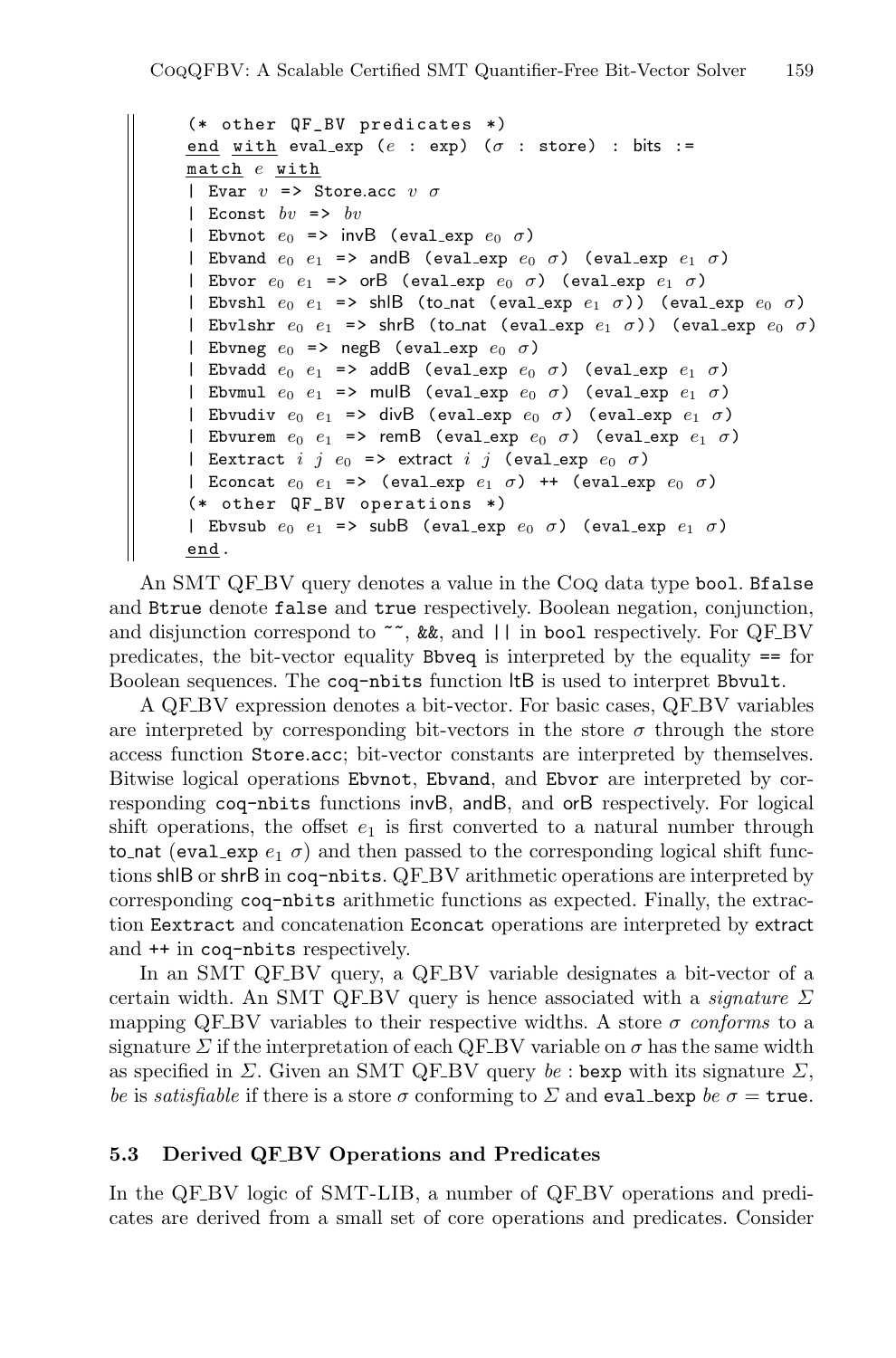the signed comparison predicate *bvslt bv cv* in SMT-LIB:

\n
$$
\text{byslt by } cv \triangleq \text{(or (and)} \quad \text{= (extract } (w-1) \ (w-1) \ by \ \text{#b1})
$$
\n
$$
\text{(= (extract } (w-1) \ (w-1) \ cv) \ \text{#b0}))
$$
\n
$$
\text{(and } (\text{= (extract } (w-1) \ (w-1) \ by \ \text{(extract } (w-1) \ (w-1) \ cv))
$$
\n
$$
\text{(bvult by } cv))\text{)}.
$$
\n

To compare two bit-vectors of width  $w$  in two's complement representation, the sign bits are checked. If *bv* is negative but *cv* is positive, *bvslt bv cv* is true. Otherwise, the signed predicate checks that both operands have the same sign and compares the operands using the unsigned comparison predicate. Interestingly, the arithmetic subtraction operation is actually a derived operation in SMT-LIB: *bvsub bv cv*  $\triangleq$  *bvadd bv (bvneg cv)*. The arithmetic operation is defined to be the bit-vector sum of minuend and the negation of subtrahend. It is *not*, for instance, defined as *nat2bv*(w, *bv2nat*(*bv*) − *bv2nat*(*cv*)) because  $bv2nat(bv) - bv2nat(cv)$  may not be a natural number.

For derived operations and predicates, there is a subtle yet important difference between our formal semantics and those defined in SMT-LIB. In our formal bit-vector theory coq-nbits, most functions and predicates are defined directly. Particularly, the arithmetic subtraction function subB is defined by onebit subtractors in coq-nbits. Our formal semantics for the QF BV arithmetic operation *bvsub* therefore is defined by the corresponding bit-vector function subB. Since our formal semantics did not define *bvsub* by *bvadd* and *bvneg*, it could be different from those in SMT-LIB. In order to build a certified solver for the QF\_BV logic of SMT-LIB, it is necessary to establish semantic equivalences between both semantic definitions for all derived QF BV operations and predicates.

To justify our formal semantics, we show the semantics of our definitions and those of SMT-LIB indeed denote the same bit-vector functions or predicates. Consider again the subtraction operation. Recall the semantics of the arithmetic operations *bvadd* and *bvneg* are defined by the bit-vector functions addB and negB respectively. The next lemma is useful to show the semantic equivalence:

#### **Lemma 6.**  $\forall bv\ cvv$ , size  $bv = \text{size}\ cv \implies \text{subB}\ bv\ cvv = \text{addB}\ bv\ (\text{negB}\ cv)$ .

For all derived QF\_BV operations and predicates, we give CoQ proofs for the equivalence between our formal semantics and those of SMT-LIB. Particularly, semantics of all QF BV arithmetic operations and predicates over two's complement representation are equivalent to those in SMT-LIB. Our formal semantics for QF BV queries is thus certified to be equivalent to SMT-LIB.

#### <span id="page-11-0"></span>**6 Certified Bit Blasting**

Recall that a SAT query is a Boolean CNF formula. Given an SMT QF BV query, a bit blasting algorithm computes a SAT query that is satisfiable if and only if the given SMT QF BV query is satisfiable. Although it is the standard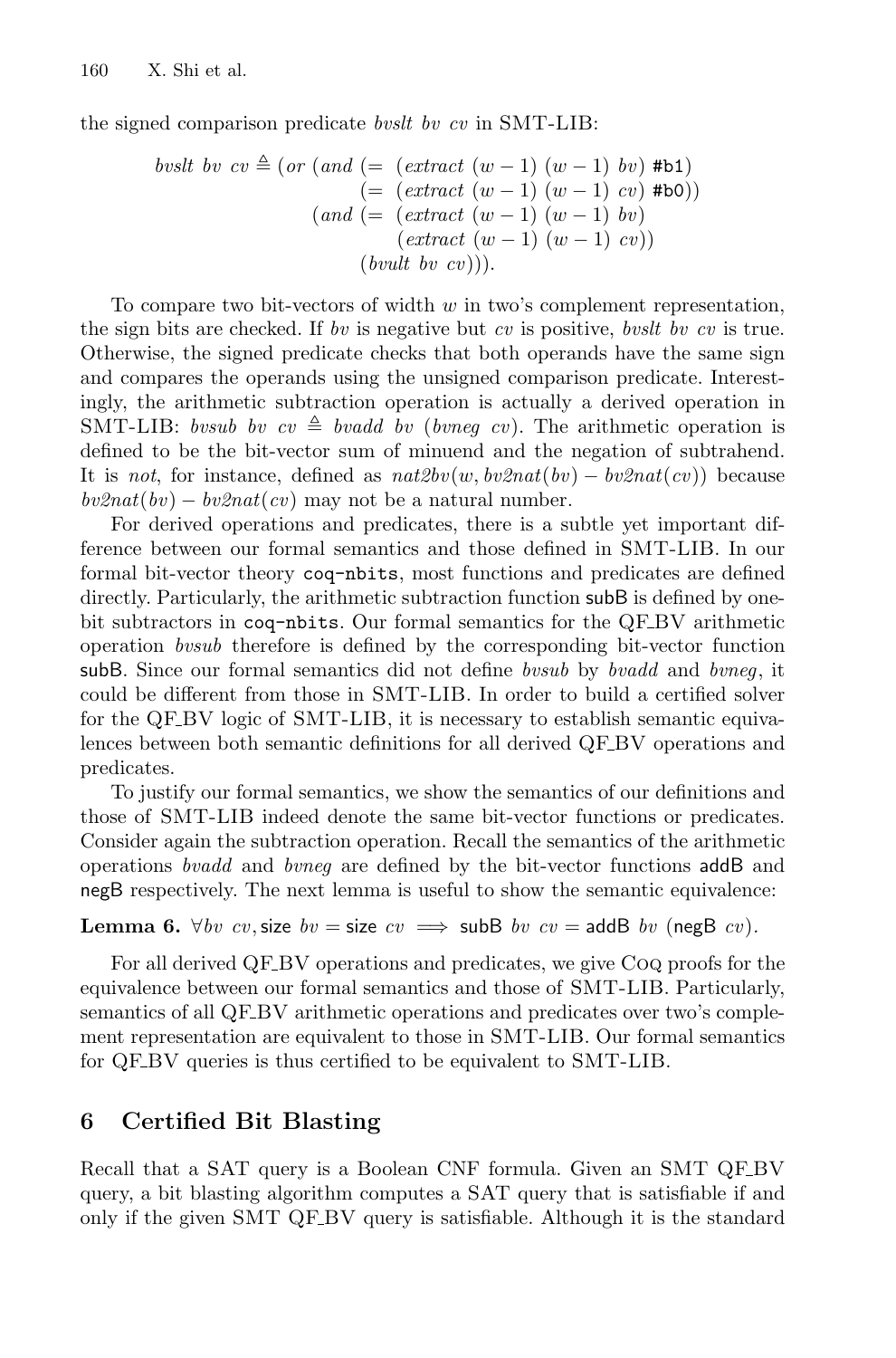technique for solving SMT QF BV queries, bit blasting can be very complex due to arithmetic operations and various optimizations. Bit blasting algorithms therefore can be tedious to construct and thus prone to errors. We verify a bit blasting algorithm for SMT QF BV queries using our Coq formalization.

Let us start with a simple formalization of Boolean CNF formulae. In our formalization, a clause is represented by a sequence of literals; a CNF formula in turn is represented by a sequence of clauses. Let bvar be the data type for Boolean variables. We have the following data types in Coq:

```
Inductive lit : Set := Pos of bvar | Neg of bvar.
Definition clause : Set := seq lit.
Definition CNF : Set := seq clause.
```
Define an *environment*  $\epsilon$  to be a mapping from **bvar** to **bool**. Given a literal  $\ell$ , a CNF formula f, and an environment  $\epsilon$ , it is straightforward to define the semantic functions eval\_lit  $\ell \epsilon$ : bool and eval\_cnf  $f \epsilon$ : bool. A SAT query f is *satisfiable* if there is an environment  $\epsilon$  such that eval cnf  $f \epsilon = \text{true}$ .

To illustrate how our Coq proof works, consider Tseitin transformation for the logical negation operation:

```
Definition bit_blast_Bnot \ell : lit * CNF :=
   let r := a fresh literal in
   (r, [\, :: \, [:: \, r; \, \ell]; \, [:: \, !r; \, \ell] ] ).
```
Given a literal  $\ell$ , bit blast Bnot  $\ell$  returns a new literal r and the CNF formula  $(r \vee \ell) \wedge (\neg r \vee \neg \ell)$ . Tseitin transformation ensures the interpretations of  $\ell$  and r are complementary on any environment  $\epsilon$  evaluating the CNF formula to true. We give a formal proof using our formalization in Coq:

**Lemma 7.**  $\forall r$  cnf  $\ell$   $\epsilon$ ,  $(r, cnf) = \text{bit\_blast\_Bnot} \ell \implies \text{eval\_cnf}$  cnf  $\epsilon =$ true  $\implies$  eval\_lit  $r \in \mathbb{R}^*$  (eval\_lit  $\ell \in$ ).

The idea is generalized to QF\_BV operations naturally. For each QF\_BV operation, we construct a literal sequence  $\vec{r}$  and a Boolean CNF formula  $cnf$ . If cnf evaluates to true on an environment  $\epsilon$ , the interpretation of  $\vec{r}$  on  $\epsilon$  needs to reflect the semantics of the QF BV operation. For instance, a Coq proof is given for the QF BV addition operation:

Lemma 8.  $\forall \vec{r}$  *cnf*  $\vec{\ell}_0$   $\vec{\ell}_1$   $\epsilon$ ,  $(\vec{r}, cnf)$  = bit\_blast\_Ebvadd  $\vec{\ell}_0$   $\vec{\ell}_1$  =  $\Rightarrow$  eval\_ cnf  $cnf \in \pm \text{true} \implies \text{eval\_lits } \vec{r} \in = \text{addB} (\text{eval\_lits } \vec{\ell}_0 \epsilon) (\text{eval\_lits } \vec{\ell}_1 \epsilon).$ 

Given two literal sequences  $\vec{\ell}_0$  and  $\vec{\ell}_1$ , bit blast Ebvadd  $\vec{\ell}_0$   $\vec{\ell}_1$  returns a literal sequence  $\vec{r}$  and a CNF formula *cnf*. If *cnf* evaluates to true on an environment  $\epsilon$ , then the interpretation of the literal sequence  $\vec{r}$  on  $\epsilon$  is indeed the bit-vector sum of the interpretations of  $\ell_0$  and  $\ell_1$  on  $\epsilon$ . Bit blasting algorithms for other QF\_BV operations are given and shown to reflect the semantics of corresponding functions defined in the bit-vector theory coq-nbits. Particularly, our bit blasting algorithms for arithmetic division and remainder correctly reflect corresponding arithmetic bit-vector functions in coq-nbits.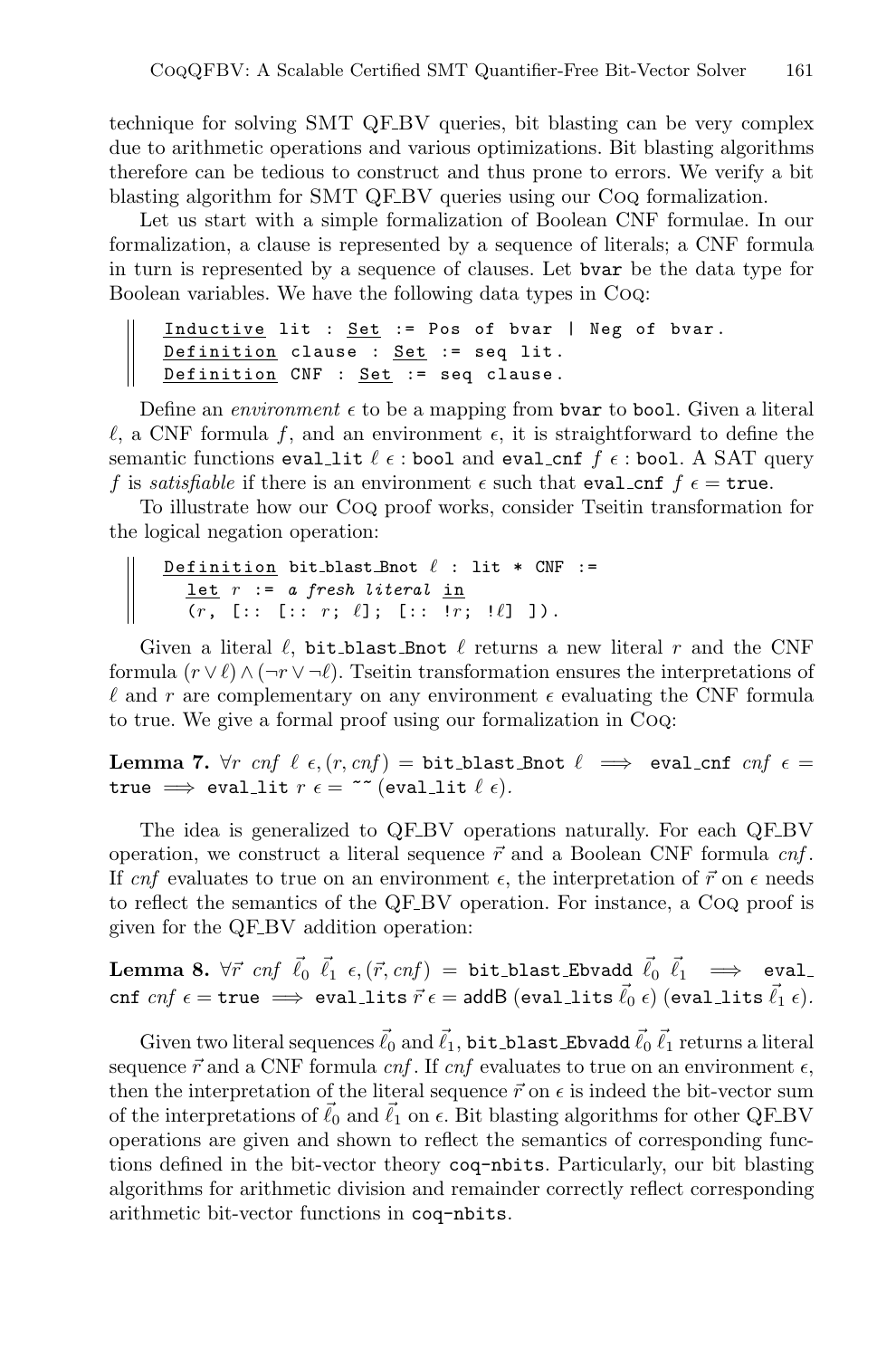Recall that the semantics for SMT QF BV queries is defined over stores for QF BV variables. In order to prove the correctness of bit blasting algorithms, one has to relate stores for QF BV variables with environments for Boolean variables. The relation is explicated through literal correspondences. A *literal correspondence*  $\pi$  is a mapping from QF BV variables to sequences of literals. For each QF\_BV variable v, the literal sequence  $\pi(v)$  is meant to interpret v on environments for Boolean variables. More formally, let evalities  $\vec{\ell} \epsilon$ : bits be the bit-vector for the literal sequence  $\ell$  interpreted on the environment  $\epsilon$ . The bit-vector eval lits  $\pi(v)$  *i* is hence the interpretation of the QF\_BV variable *v* on the environment  $\epsilon$ . Let  $\sigma$  be a store and  $\pi$  a literal correspondence. An environment  $\epsilon$  is *consistent with*  $\sigma$  *through*  $\pi$  if the bit-vectors eval lits  $\pi(v)$   $\epsilon$  and Store.acc  $v \sigma$  are equal for every QF BV variable v in  $\sigma$ . Thus, an environment is consistent with a store if their interpretations of variables coincide.

It is now straightforward to give our bit blasting algorithm for SMT QF-BV queries. For each QF BV expression, our algorithm first computes literals and CNF formulae for operands recursively. It then invokes an auxiliary bit blasting algorithm to construct result literals and a CNF formula for the QF BV operation. The literal correspondence is also updated when literals are allocated for QF BV variables. Finally, the result literals and the updated literal correspondence are returned along with the concatenation of all CNF formulae.

```
Definition bit blast bexp \Sigma \pi b : lit * correspondence * CNF :=
match be with
| Bnot be_0 =>
      <u>let</u> (r_0, \pi', cnf_0) := bit_blast_bexp \Sigma \pi be<sub>0</sub> in
      let (r, cnf) := bit_blast_Bnot r_0 in
      (r, \pi', \text{cnf } \text{++ } \text{cnf}_0)(* other QF_BV predicates *)
end with bit_blast_exp \Sigma \pi e : seq lit * correspondence * CNF :=
match e with
| Evar v \Rightarrowif \pi(v) is defined then (\pi(v), \pi, [\cdot : :])else lse let \vec{r} := fresh literals for v according to \Sigma in
              \frac{\text{let}}{\text{let}} \pi' := update \pi with v \mapsto \vec{r} in
               (\vec{r}, \pi', [\cdot : :])| Ebvadd e_0 e_1 =>
      <u>let</u> (\vec{r}_0, \pi', cnf_0) := bit_blast_exp \Sigma \pi e_0 in
      <u>let</u> (\vec{r}_1, \pi'', \text{cnf}_1) := bit_blast_exp \Sigma \pi' e_1 in
      let (\vec{r}, cnf) := bit_blast_Ebvadd \vec{r}_0 \vec{r}_1 in
      (\vec{r}, \pi'', \text{cnf } \text{++ } \text{cnf}_0 \text{++ } \text{cnf}_1)(* other QF_BV operations *)
end.
```
The following Coq theorem establishes the connection between the output literals and the input SMT QF BV query or expression of the algorithm.

**Theorem 1.** Let be : bexp be an SMT QF\_BV query with the signature  $\Sigma_{be}$ , e : exp *a* QF-BV *expression with the signature*  $\Sigma_e$ , and  $\pi_0$  the empty literal *correspondence.*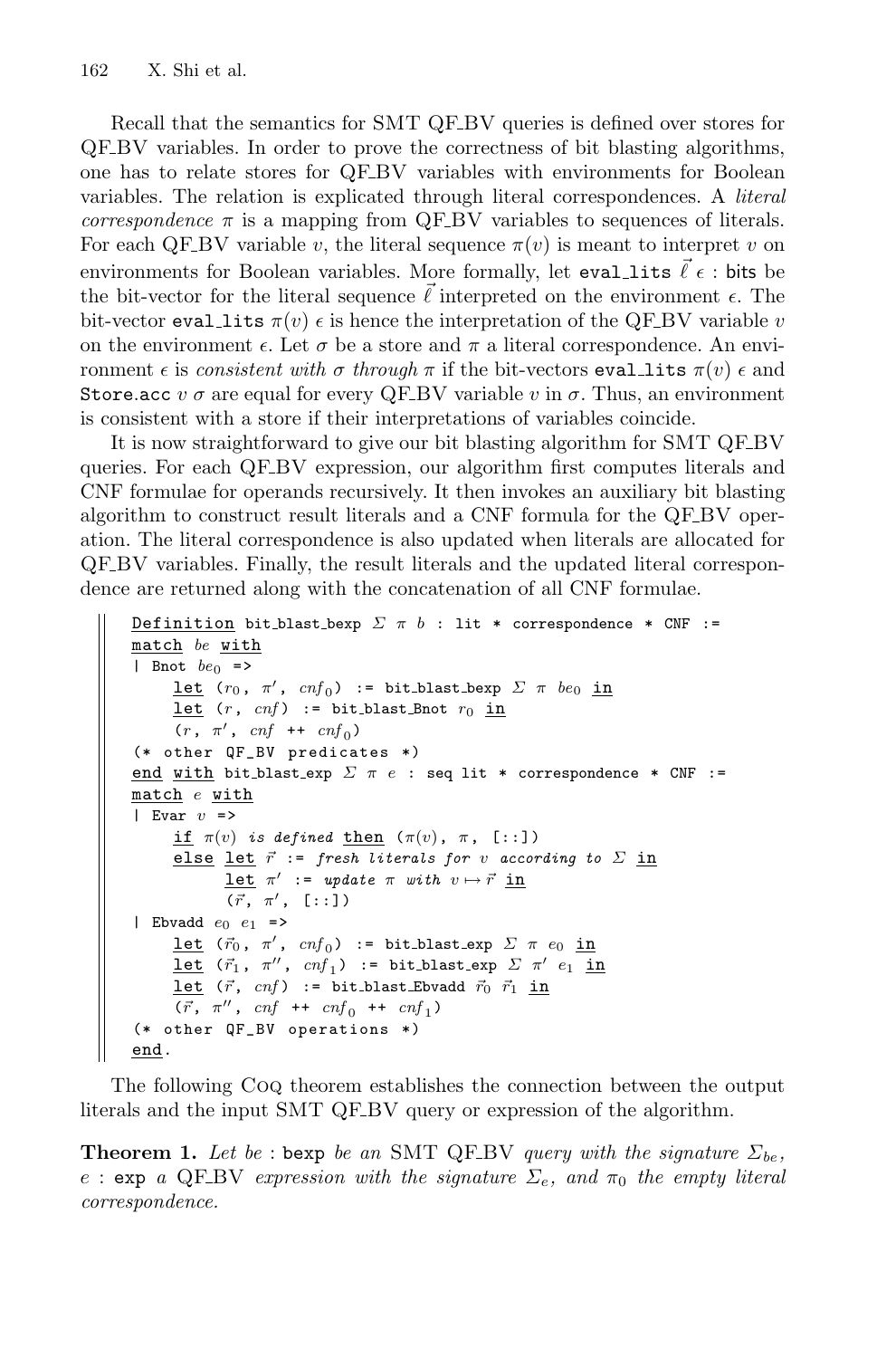- *1.*  $\forall r \pi \text{ cn} f \sigma \epsilon, (r, \pi, \text{cn} f) = \text{bit\_blast\_bexp } \Sigma_{be} \pi_0 \text{ be } \implies \sigma \text{ conforms to } \Sigma_{be} \implies \epsilon \text{ is consistent with } \sigma \text{ through } \pi \implies \text{eval\_cnf } \text{cn} f \epsilon = \text{true } \implies$  $\implies$   $\epsilon$  *is consistent witho through*  $\pi \implies$  eval cnf  $\epsilon$  = true eval\_lit  $r \epsilon$  = eval\_bexp *be*  $\sigma$ .
- <span id="page-14-0"></span>2.  $\forall \vec{r} \pi$  *cnf*  $\sigma \epsilon, (\vec{r}, \pi, \text{cnf}) = \text{bit\_blast}$  exp  $\Sigma_e$   $\pi_0$   $e \implies \sigma$  *conforms to*  $\Sigma_e$  $\implies$  *e* is consistent with  $\sigma$  through  $\pi$   $\implies$  eval cnf  $cf$   $\epsilon$  = true  $\implies$ eval\_lits  $\vec{r} \epsilon = \text{eval\_exp} \ e \ \sigma$ .

Let *be* be an SMT QF.BV query with the signature  $\Sigma_{be}$ , *r* and *cnf* the literal and CNF formula returned by bit blast bexp respectively. Consider any store conforming to  $\Sigma_{be}$  and any environment consistent with the store. If the environment evaluates the formula *cnf* to true, Theorem [1](#page-14-0) says that the literal *r* and the SMT QF BV query *be* evaluate to the same Boolean value on the environment and store respectively. In other words, the algorithm bit blast bexp is a generalized Tseitin transformation for SMT QF BV queries. Particularly, all QF BV arithmetic operations (addition, subtraction, multiplication, division, and remainder in the unsigned and two's complement representations) are transformed to CNF formulae with formal proofs of correctness in Coq.

<span id="page-14-1"></span>A useful corollary to Theorem [1](#page-14-0) is the reduction of the satisfiability of SMT QF\_BV queries to the satisfiability of SAT queries.

**Corollary 1.** *Let be* : bexp *be an* SMT QF\_BV *query with the signature*  $\Sigma_{be}$ *and*  $\pi_0$  *the empty literal correspondence. Then* 

$$
\forall r \ \pi \ \textit{cnf}, (r, \pi, \textit{cnf}) = \texttt{bit\_blast\texttt{bexp}} \ \Sigma_{be} \ \pi_0 \ be \implies [(\exists \sigma, \sigma \ \textit{conforms to} \ \Sigma_{be} \land \texttt{eval\texttt{bexp}} \ be \ \sigma = \texttt{true}) \Longleftrightarrow (\exists \epsilon, \texttt{eval\texttt{cnf}} \ ([::~[:::r]] \ \texttt{++} \ \textit{cnf}) \ \epsilon = \texttt{true})].
$$

Corollary [1](#page-14-1) gives the formal proof of correctness for our bit blasting algorithm bit blast bexp. Let *be* be an arbitrary SMT QF BV query, r and *cnf* the literal and the CNF formula returned by the algorithm. The corollary shows that the query *be* is satisfiable if and only of the SAT query  $r \wedge cnf$  is satisfiable. An equi-satisfiable SAT query is indeed obtained from the bit blasting algorithm on every input SMT QF BV query with a formal proof of correctness.

Recall that several QF BV operations and predicates are derived from a small number of operations and predicates in SMT-LIB. A naïve bit blasting algorithm could expand derived operations or predicates, and then perform bit blasting on a small set of operations and predicates. Such an algorithm would have a simpler proof of correctness but generate more intermediate literals and clauses. For instance, the naïve algorithm for *bvsub* would perform bit blasting on *bvneg* followed by *bvadd* with intermediate literals and clauses. Our bit blasting algorithm for *bvsub* on the other hand reflects our semantics defined by the bitvector function subB. Intermediate literals or clauses are not needed. Our bit blasting algorithm hence transforms *bvsub* more economically than the naïve algorithm.

To improve our bit blasting algorithm further, a cache for QF BV expressions and predicates is added. In large queries, QF BV expressions and predicates can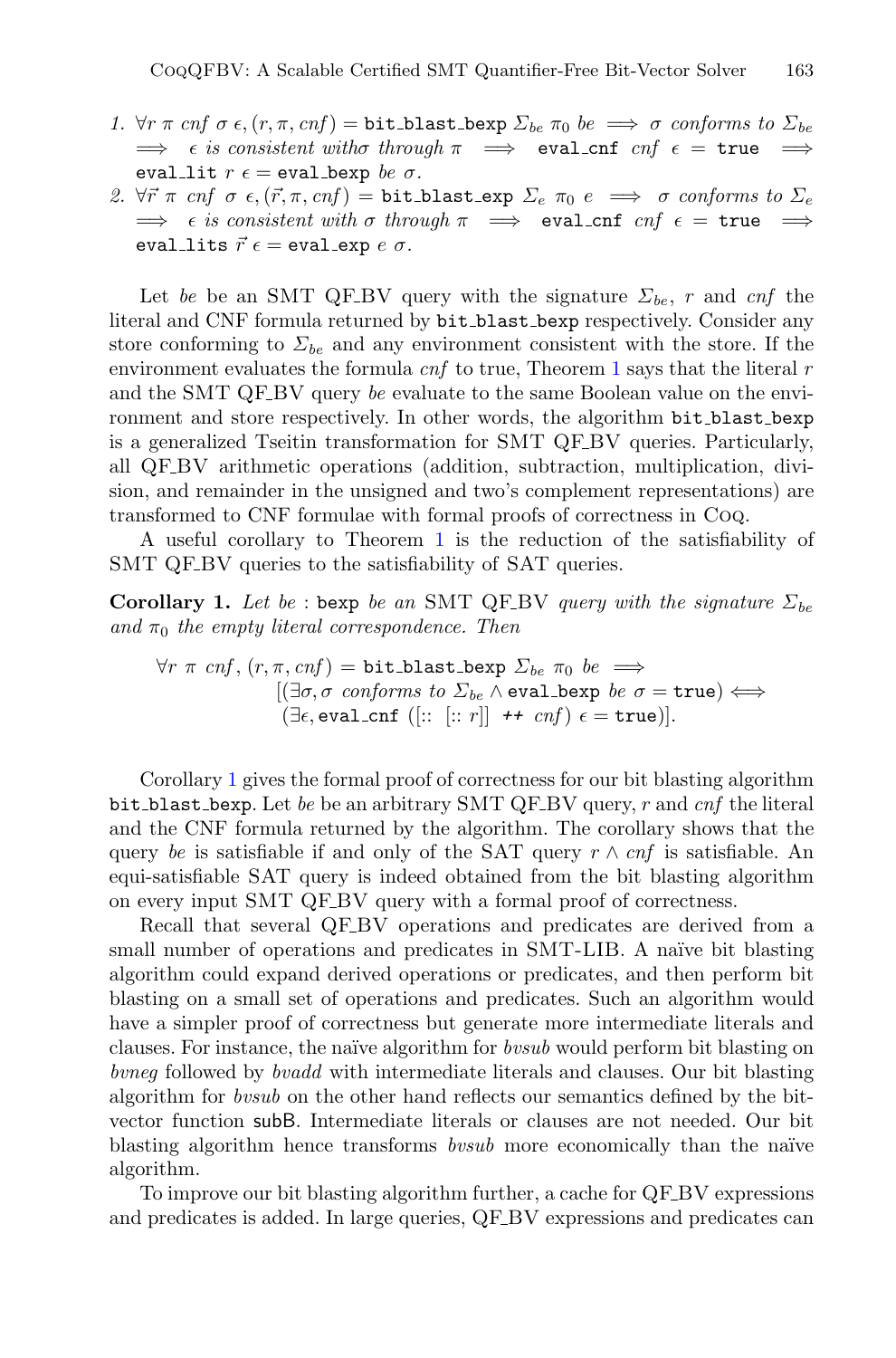occur a number of times. If a QF BV expression has several occurrences, our basic bit blasting algorithm will generate result literals and CNF formulae for each occurrence. Consider the SMTQF-BV query

(*and* (*bvslt* #b1000 (*bvadd* x y)) (*bvslt* (*bvadd* x y) #b0111)).

The query checks whether the sum of the QF\_BV variables  $x$  and  $y$  can be in a proper range. Since the Boolean predicate *and* has two operands, our basic algorithm invokes the auxiliary bit blasting algorithm for the two comparison predicates. It in turn blasts the same expression *bvadd* x y twice. Repeated bit blasting on the same expression or predicate is redundant. A hash function can detect repeated QF\_BV expressions and predicates easily. When an expression or a predicate recurs, the previously computed literals with the empty CNF formula are returned from a cache as the result. More importantly, we give a formal Coq proof of Corollary [1](#page-14-1) for the bit blasting algorithm with a cache.

## <span id="page-15-0"></span>**7 A Certified SMT QF BV Solver**

We have so far built a formally verified bit blasting algorithm for SMT QF\_BV queries. Using the code extraction mechanism in Coq, an OCaml program corresponding to the verified bit blasting algorithm is obtained. Using a SAT solver and a SAT certificate checker, a certified SMTQF BV solver can be constructed. Figure [1](#page-15-1) gives the flow of our certified solver.



<span id="page-15-1"></span>Fig. 1. Certified SMT QF<sub>BV</sub> Solver

In the figure, the extracted OCaml program takes an OCaml expression *be* of the type bexp as an input (Sect.  $5$ ). The verified program performs bit blasting on the SMT QF BV query and returns an OCaml expression *cnf* of the type lit list list representing a SAT query (Sect.  $6$ ). Precisely, an OCAML term of the type lit represents a literal. The OCaml type lit list corresponds to the data type for clauses; and the type lit list list corresponds to the data type for CNF formulae. The expression *cnf* is sent to a SAT solver to check satisfiability. If the SAT solver reports SAT, the SMT QF-BV query represented by *be* is satisfiable. Otherwise, the SAT solver reports UNSAT with a certificate. The certificate is sent to a SAT certificate checker for validation. If it is validated, the SMT QF<sub>-B</sub>V query *be* is unsatisfiable with certification.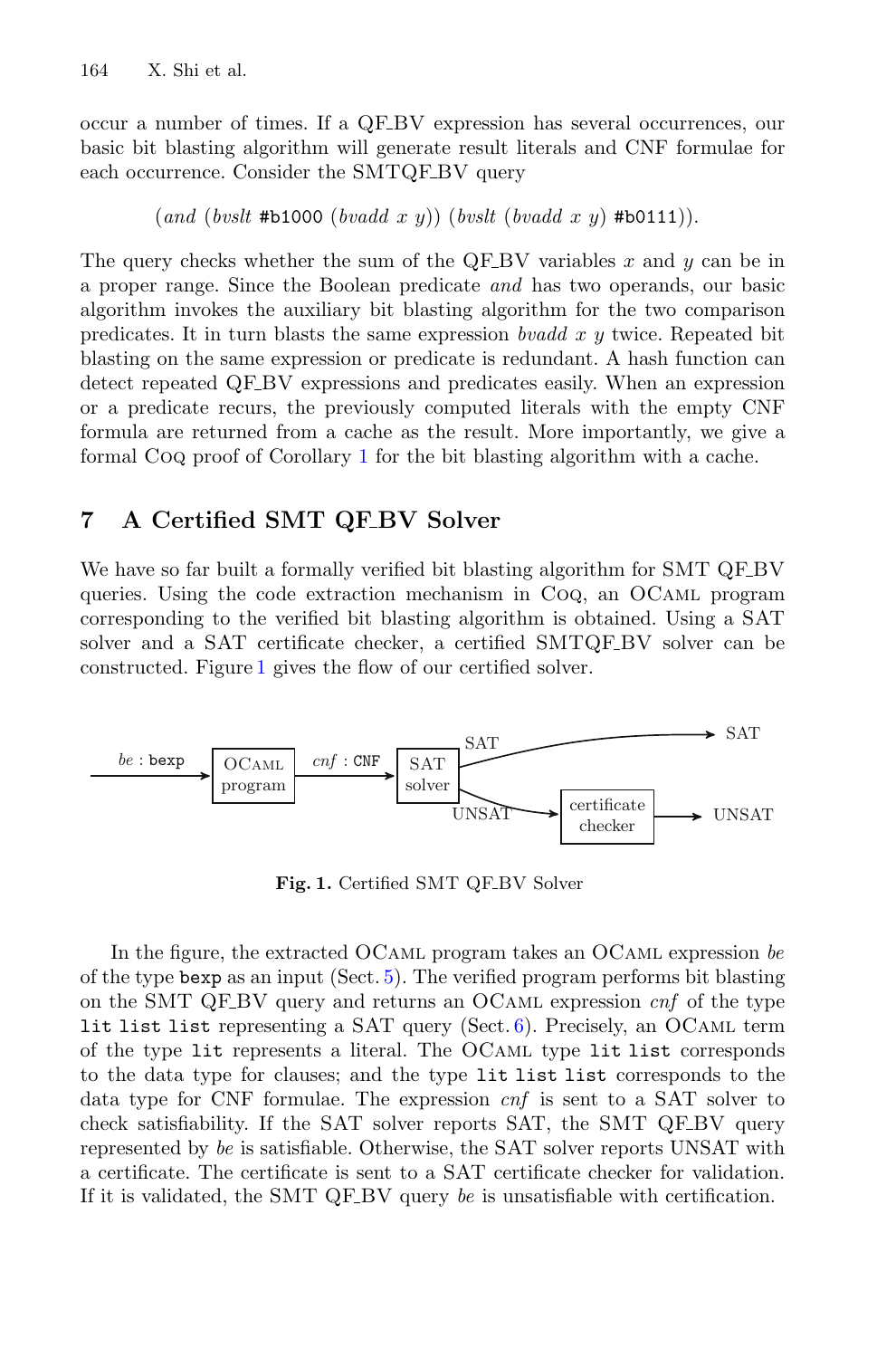### <span id="page-16-0"></span>**8 Experiments**

In order to evaluate the performance of our verified OCaml bit blasting program, we instantiate our SMT QF BV solver CoqQFBV based on Fig. [1](#page-15-1) as follows. We write an OCaml parser to translate a text file in the SMT-LIB format to an SMT QF\_BV query in our formal syntax. The query is sent to the verified OCaml program for bit blasting. We then add an OCaml program to transform the output SAT query to a text file in the DIMACS format. The 2020 SAT Competition winner KISSAT  $[5]$  is used to check the satisfiability of the SAT query. If the SAT solver reports UNSAT with a certificate in the DRAT format [\[31\]](#page-22-5), the certificate is sent to the verified certificate checker GRATCHK [\[16\]](#page-21-11) for validation. Certificate checkers for SAT solvers use much simpler algorithms than certificate checkers for SMT solvers. They are hence easier to build and prove correct. The correctness of GRATCHK is in fact verified by the proof assistant ISABELLE  $[22]$  $[22]$ . We need not trust the certificate checker either.

We ran two experiments to evaluate our certified SMT QF BV solver. The first experiment is the QF BV division of the single query track in the 2020 SMT Competition [\[2](#page-20-5)]. The second experiment consists of verification problems from various assembly implementations for linear field arithmetic in cryptography libraries such as OpenSSL [\[30](#page-22-3)], RELIC [\[1\]](#page-20-6), and BLST [\[29](#page-22-6)]. We compare CoqQFBV against three SMT QF BV solvers: CVC4 [\[4\]](#page-20-7) with an LFSC certifi-cate checker [\[27\]](#page-22-7), the 2020 SMTQF BV division winner BITWUZLA [\[20\]](#page-21-13), and the 2019 SMT QF-BV division winner BOOLECTOR [\[21](#page-21-14)]. BITWUZLA and BOOLECtor are designed for efficiency without certification. CVC4 provides an LFSC certificate checker implemented in C [\[26\]](#page-22-8). The certificate checker can validate certificates from different theories but is itself not verified. All experiments were run on a Linux machine with a 3.20 GHz CPU and [1](#page-16-1) TB memory.<sup>1</sup>

#### **8.1 SMT QF BV Competition**

The first experiment is running our certified solver CoqQFBV on tasks from the QF BV division of the 2020 SMT Competition. We set 60 GB memory limit and 20 min timeout for each task as in the competition. A task solves a single SMT-LIB file sequentially. The SMT QF BV division contains 6861 files in the SMT-LIB format. All files are marked with *unsat*, *sat*, or *unknown* indicating expected query results. To save running time, we ran 10 tasks concurrently. The experimental results are summarized in Table [1.](#page-17-0)

In the table, the column  $N_{SC}$  indicates the number of solved tasks with certification.  $O_{SC}$  is the number of timeouts.  $E_{SC}$  shows the number of unsolved tasks due to tool errors.  $T_{SC}$  is the average time for solved tasks.  $CoQCFBV$ solves 6087 (88.72%) and CVC4 with its certificate checker solves 3840 (55.97%) with certification. We observe three stack overflow errors during bit blasting in CoqQFBV. These errors are induced by deep recursion. Among 328 errors from CVC4, 249 are segmentation faults raised by the LFSC certificate checker.

<span id="page-16-1"></span> $1 \text{Co}$ QQFBV is available at [https://github.com/fmlab-iis/coq-qfbv.git.](https://github.com/fmlab-iis/coq-qfbv.git)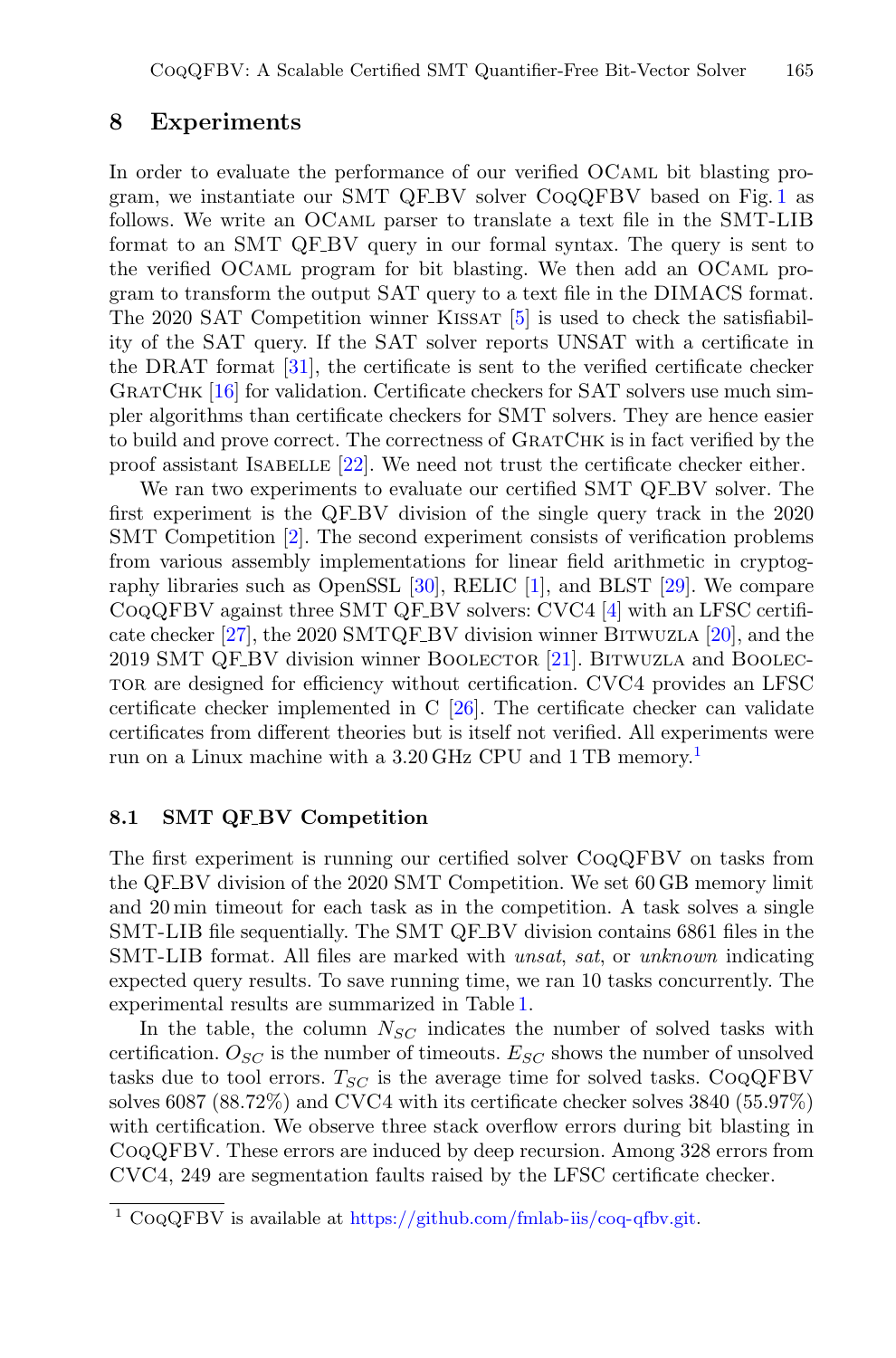| Tool            | $N_{SC}$ |                                 |                          | $O_{SC}$ $E_{SC}$ $T_{SC}$ |                          | $N_s$ |                                | O <sub>s</sub> | $E_S$    | $T_{S}$ |
|-----------------|----------|---------------------------------|--------------------------|----------------------------|--------------------------|-------|--------------------------------|----------------|----------|---------|
| COQQFBV         |          | $6087   (88.72\%)   771$        |                          | $\vert 3 \vert$            |                          |       | 119.69   6169   (89.91%)   689 |                | 3        | 81.74   |
| CVC4            |          | $3840   (55.97\%)   2693   328$ |                          |                            | 74.63                    |       | $4255 (62.02\%) 2544 62$       |                |          | 56.87   |
| <b>BITWUZLA</b> | -        | $\overline{\phantom{a}}$        | $\overline{\phantom{a}}$ | $\overline{\phantom{a}}$   | $\overline{\phantom{a}}$ |       | $6739   (98.22\%)   122$       |                | $\Omega$ | 16.09   |
| BOOLECTOR       |          | $\overline{\phantom{a}}$        | -                        | -                          | $\overline{\phantom{a}}$ | 6719  | $(97.93\%)$ 142                |                |          | 15.44   |

<span id="page-17-0"></span>Table 1. Experimental results on the 2020 SMT QF<sub>-BV</sub> division

**Table 2.** Experimental results on the 2020 SMT QF BV division by categories

<span id="page-17-1"></span>

| Tool                    | $N_{SC}$          |                          | $T_{SC}$ | $P_{\rm SU}$             | $N_{S}$ |             | $T_S$  |  |
|-------------------------|-------------------|--------------------------|----------|--------------------------|---------|-------------|--------|--|
| 4238 <i>unsat</i> tasks |                   |                          |          |                          |         |             |        |  |
| COQQFBV                 | 3838              | $(90.56\%)$              | 146.72   | 291.35 MB                | 3920    | $(92.50\%)$ | 86.51  |  |
| CVC4                    | 1762              | $(41.58\%)$              | 86.68    | 266.61 MB                | 2177    | (51.37%)    | 49.68  |  |
| BITWUZLA                |                   | $\overline{\phantom{0}}$ | -        | $\qquad \qquad -$        | 4188    | $(98.82\%)$ | 12.75  |  |
| <b>BOOLECTOR</b>        | $\qquad \qquad -$ | -                        |          | -                        | 4180    | $(98.63\%)$ | 11.72  |  |
| 2553 sat tasks          |                   |                          |          |                          |         |             |        |  |
| COQQFBV                 |                   |                          |          | $\overline{\phantom{0}}$ | 2242    | $(87.82\%)$ | 73.26  |  |
| CVC4                    |                   | $\overline{\phantom{0}}$ |          | -                        | 2078    | $(81.39\%)$ | 64.41  |  |
| <b>BITWUZLA</b>         | $\qquad \qquad -$ | $\overline{\phantom{0}}$ | —        | -                        | 2524    | $(98.86\%)$ | 21.08  |  |
| <b>BOOLECTOR</b>        | $\qquad \qquad -$ |                          |          |                          | 2516    | $(98.55\%)$ | 21.31  |  |
| 70 <i>unknown</i> tasks |                   |                          |          |                          |         |             |        |  |
| COQQFBV                 | 5                 | $(7.14\%)$               | 173.17   | 203.52 MB                | 7       | $(10.00\%)$ | 128.26 |  |
| CVC4                    | -                 | $\overline{\phantom{0}}$ |          |                          | 0       | $(0.00\%)$  |        |  |
| BITWUZLA                | $\qquad \qquad -$ | -                        |          | -                        | 27      | (38.57%)    | 66.36  |  |
| <b>BOOLECTOR</b>        | $\qquad \qquad$   |                          |          |                          | 23      | $(32.86\%)$ | 48.58  |  |

The same table also compares against efficient but uncertified solvers. To evaluate the overhead from certificate checking, the two certified solvers Coq-QFBV and CVC4 still generate certificates but do not validate them. The column  $N<sub>S</sub>$  gives the number of solved tasks without certification.  $O<sub>S</sub>$  is the number of timeouts.  $E<sub>S</sub>$  indicates the number of errors, and  $T<sub>S</sub>$  is the average time for solved tasks. Our certified solver CoqQFBV finishes 6169 (89.91%) tasks. The CVC4 solver finishes 4255 (62.02%) tasks. CoqQFBV and CVC4 solve  $82(= 6169 - 6087)$  and  $415(= 4255 - 3840)$  more tasks without certification respectively. Since our bit blasting algorithm is verified for all inputs, CoqQFBV does not certify bit blasting on each query and hence induces less overhead. The 2020 and 2019 SMT QF BV division winners Bitwuzla and BOOLECTOR finish 6739 (98.22%) and 6719 (97.93%) tasks without certification respectively. CoqQFBV solves about 10% less tasks with certification than the 2020 track winner Bitwuzla without certification. It also performs significantly better than CVC4 with a general SMT certificate checker.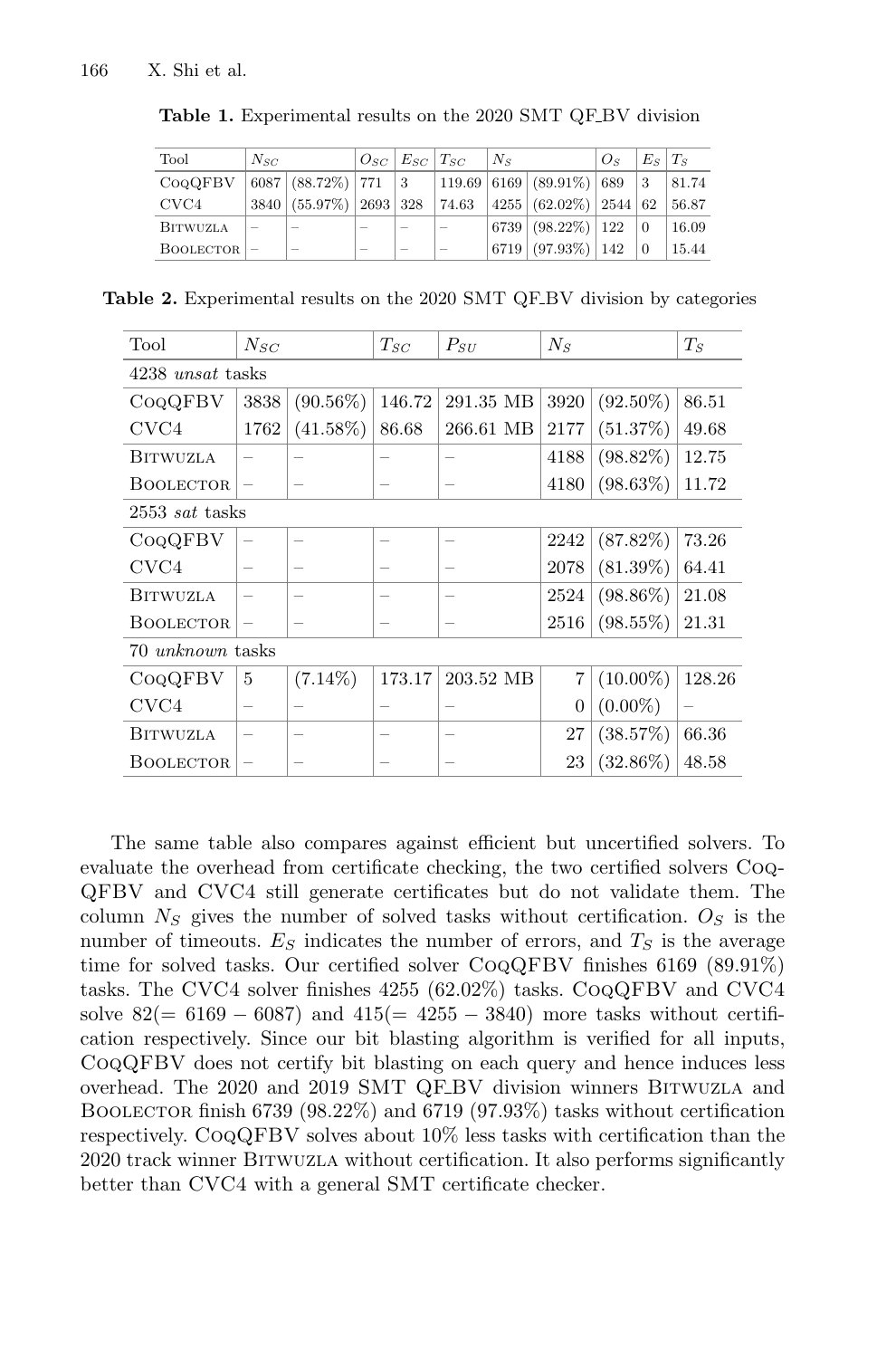Table [2](#page-17-1) compares the four solvers by tasks from the three expected query results. Among the 4238 *unsat* tasks, CoqQFBV and CVC4 give certified answers to  $3838$  (90.56%) and  $1762$  (41.58%) of them respectively. The column  $P_{SI}$  gives the average size of certificates. Efficient solvers BITWUZLA and BOOLECTOR give  $4188$  ( $98.82\%$ ) and  $4180$  ( $98.63\%$ ) uncertified answers respectively.

Among the 2553 *sat* tasks, BITWUZLA and BOOLECTOR finish 2524 (98.86%) and 2516 (98.55%) of them respectively. CoqQFBV and CVC4 solve only 2242 (87.82%) and 2078 (81.39%) *sat* tasks respectively. For the 70 tasks marked unknown, BITWUZLA and BOOLECTOR respectively answer 27 (38.57%) and 23 (32.86%) of them without certification. Our certified SMT QF BV solver finds two *sat* and five *unsat* tasks. Answers to the five *unsat* tasks are all certified. CVC4 with its certificate checker fails to solve any *unknown* task. For the benchmarks from the 2020 SMT QF BV division, our certified solver Coq-QFBV appears to be more scalable than CVC4 with its general SMT certificate checker.

**Table 3.** Average time for CoqQFBV components

<span id="page-18-0"></span>

| Task                             | $T_{BB}$ | $T_{SAT}$     | $T_{Cert}$ |
|----------------------------------|----------|---------------|------------|
| unsat                            | 41.84    | 49.92   73.51 |            |
| sat                              | 37.08    | 62.09         | -          |
| unknown   32.34   121.99   62.86 |          |               |            |

Table [3](#page-18-0) further decomposes the time spent on different components in Coq- $QFBV$ . The column  $T_{BB}$  gives the average time for our verified OCAML bit blasting program;  $T_{SAT}$  gives the average time used by the SAT solver KISSAT; and  $T_{Cert}$  contains the average time for the certificate checker GRATCHK. For the tasks in the QF BV division, the time for SAT solving and certificate checking are comparable. In comparison, the OCaml bit blasting program seems to take an unexpectedly large amount of time and hence can still be improved.

#### **8.2 Linear Field Arithmetic in Cryptography**

In this section, we evaluate our certified SMT QF BV solver on benchmarks from real-world assembly implementations in various cryptography libraries such as OpenSSL [\[30](#page-22-3)], RELIC [\[1](#page-20-6)], and BLST [\[29\]](#page-22-6). In elliptic curve cryptography, arithmetic operations over large finite fields are needed. A field element is typically represented by hundreds of bits. A field arithmetic operation takes two field elements and returns a field element as the result. In the signature scheme Ed25519 used in OpenSSH, for instance, a field element belongs to the residue system modulo the prime number  $2^{255} - 19$ . Field sum of two field elements is obtained by the arithmetic sum modulo  $2^{255} - 19$ . Commodity processors however do not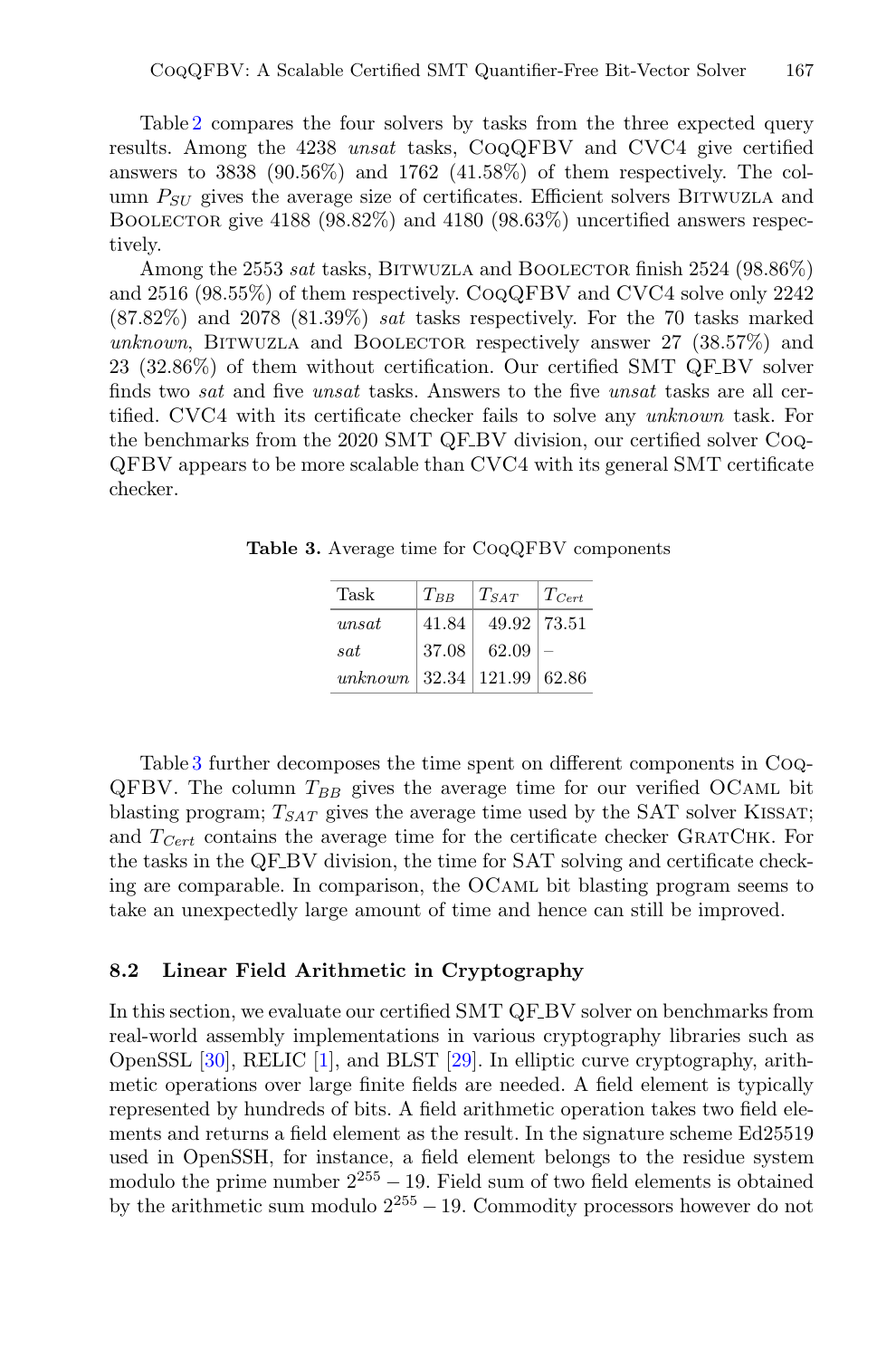<span id="page-19-0"></span>

| Tool            | $N_{SC}$ |                     | $T_{SC}$ | $P_{SII}$                                | $N_{\rm s}$ |                       | $T_s$ |
|-----------------|----------|---------------------|----------|------------------------------------------|-------------|-----------------------|-------|
| COQQFBV         |          |                     |          | 93 (96.88%) 121.42 168.45 MB 93 (96.88%) |             |                       | 68.96 |
| CVC4            |          | $19 (19.79\%) 6.66$ |          | 267.92 MB $\vert$ 46 $\vert$ (47.92%)    |             |                       | 40.16 |
| <b>BITWUZLA</b> |          |                     |          |                                          |             | 88   (91.67%)         | 16.07 |
| BOOLECTOR       |          |                     |          |                                          |             | $96 (100.00\%) 18.25$ |       |

**Table 4.** Experimental results on cryptographic assembly program verification

support arithmetic instructions with operands in hundreds of bits natively. Field arithmetic has to be implemented by 32- or 64-bit instructions. The functional specification of the field addition used in Ed25519 may look as follows.

$$
\left\{\n\begin{array}{l}\n\left\{\n\sum_{i=0}^{3} a_i \times 2^{64 \times i} < 2^{255} - 19 \land \sum_{i=0}^{3} b_i \times 2^{64 \times i} < 2^{255} - 19\n\right\} \\
\text{x25519\_f e64\_add}(r_0, r_1, r_2, r_3, a_0, a_1, a_2, a_3, b_0, b_1, b_2, b_3) \\
\left\{\n\sum_{i=0}^{3} r_i \times 2^{64 \times i} \equiv \sum_{i=0}^{3} a_i \times 2^{64 \times i} + \sum_{i=0}^{3} b_i \times 2^{64 \times i} \text{(mod } 2^{255} - 19) \\
\wedge \right\} \\
\text{and } \\
\sum_{i=0}^{3} r_i \times 2^{64 \times i} < 2^{255} - 19\n\end{array}\n\right\}
$$

Let  $a_i$ ,  $b_i$ ,  $c_i$  be 64-bit variables (registers) for  $0 \le i \le 3$ . The specification says that the output field element represented by  $r_i$ 's computed by the program x25519 fe64 add is the field arithmetic sum of the input elements represented by a*i*'s and b*i*'s. In finite field arithmetic programs, over- or under-flow in assembly instructions lead to incorrect results, and bit-accurate program verification is required. We obtain 46 implementations and generate 96 SMT QF\_BV queries from verification conditions in order to evaluate our certified solver in this experiment.

Table [4](#page-19-0) shows the verification results with the same memory and time limits in the 2020 SMT Competition. All SMT QF BV queries are expected to be unsatisfiable. BOOLECTOR successfully solves all queries  $(100\%)$  without certification. The 2020 QF BV track winner Bitwuzla finishes 88 queries (91.67%) without certification. Surprisingly, CoqQFBV gives certified answers to 93 queries (96.88%). The verified SAT certificate checker GRATCHK used in Coq-QFBV successfully validates all certificates for the real-world cryptographic program verification problems. In comparison, CVC4 solves 46 queries (47.92%) but certifies only 19 (19.79%). The CVC4 certificate checker raises segmentation faults on the  $27 (= 46-19)$  solved but uncertified queries. These certificates are perhaps too complicated to be validated by the unverified LFSC certificate checker. For the SMT QF BV queries from real-world program verification problems, our certified solver CoqQFBV seems to perform slightly better than the efficient but uncertified SMT QF BV solver Bitwuzla. Our certified solver is probably scalable enough for certain bit-accurate program verification problems.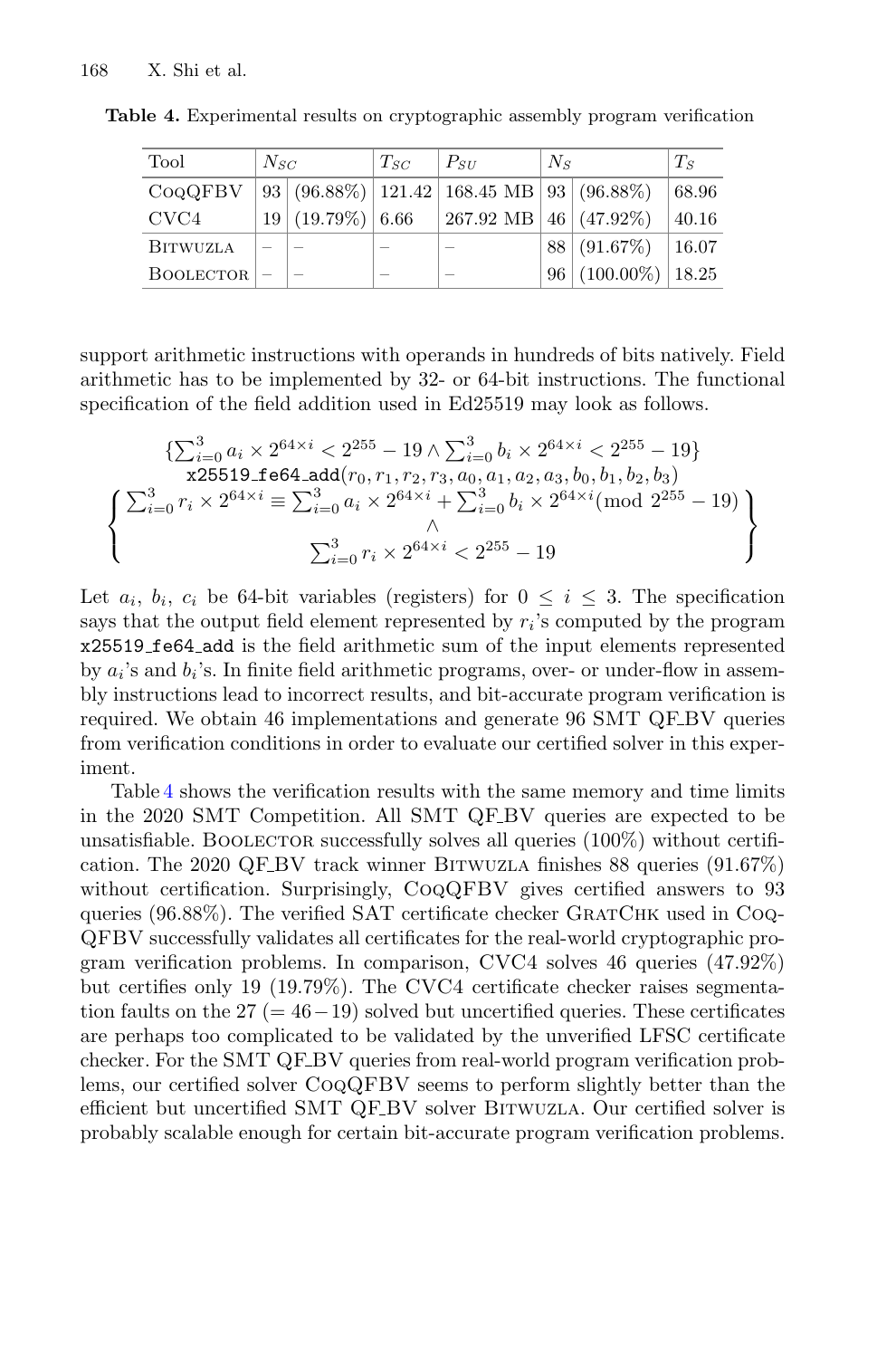## <span id="page-20-3"></span>**9 Conclusion**

We combine algorithm design with interactive theorem proving to build a scalable certified SMT QF BV solver CoqQFBV in this work. Our certified solver employs a verified OCaml bit blasting program and the verified certificate checker GratChk to improve the confidence in SMT QF BV query results. Experiments on the QF BV division of the 2020 SMT Competition and realworld cryptographic program verification suggest that COQQFBV is useful.

For future work, we plan to specify and verify more heuristics to further optimize CoqQFBV. Particularly, cryptographic program verification requires more sophisticated range checks. More verified bit blasting algorithms for such checks will undoubtedly improve the confidence of bit-accurate program verification.

**Acknowledgements.** We thank all the anonymous reviewers for their insightful comments and suggestions. We thank the authors of SSReflect for its powerful language and libraries. We would like to give special thanks to Prof. Moshe Vardi for his encouragement. The work is supported by National Natural Science Foundation of China under the Grant Numbers 62002228, 61802259 and 61836005; the Guangdong Science and Technology Department under the Grant Number 2018B010107004; Ministry of Science and Technology of Taiwan under the Grant Numbers MOST108-2221-E-001- 010-MY3 and MOST108-2221-E-001-009-MY2; Academia Sinica for Sinica Investigator Award AS-IA-109-M01; the Data Safety and Talent Cultivation Project AS-KPQ-109- DSTCP.

## **References**

- <span id="page-20-6"></span>1. Aranha, D.F., Gouvêa, C.P.L., Markmann, T., Wahby, R.S., Liao, K.: RELIC is an Efficient LIbrary for Cryptography. <https://github.com/relic-toolkit/relic>
- <span id="page-20-5"></span>2. Barbosa, H., Hoenicke, J., Hyvarinen, A.: International Satisfiability Modulo Theories Competition (SMT-COMP) (2020). <https://smt-comp.github.io/2020/>
- <span id="page-20-1"></span>3. Barrett, C., Stump, A., Tinelli, C.: The SMT-LIB Standard: Version 2.6. Technical report, Department of Computer Science, The University of Iowa (2017). [http://](http://smtlib.cs.uiowa.edu/papers/smt-lib-reference-v2.6-r2017-07-18.pdf) [smtlib.cs.uiowa.edu/papers/smt-lib-reference-v2.6-r2017-07-18.pdf](http://smtlib.cs.uiowa.edu/papers/smt-lib-reference-v2.6-r2017-07-18.pdf)
- <span id="page-20-7"></span>4. Barrett, C., et al.: CVC4. In: Gopalakrishnan, G., Qadeer, S. (eds.) CAV 2011. LNCS, vol. 6806, pp. 171–177. Springer, Heidelberg (2011). [https://doi.org/10.](https://doi.org/10.1007/978-3-642-22110-1_14) [1007/978-3-642-22110-1](https://doi.org/10.1007/978-3-642-22110-1_14) 14
- <span id="page-20-4"></span>5. Biere, A., Fazekas, K., Fleury, M., Heisinger, M.: CaDiCaL, Kissat, Paracooba, Plingeling and Treengeling entering the SAT competition 2020. In: Balyo, T., Froleyks, N., Heule, M., Iser, M., Järvisalo, M., Suda, M. (eds.) SAT Competition 2020 - Solver and Benchmark Descriptions. B, vol. B-2020-1, pp. 50–53. University of Helsinki (2020)
- <span id="page-20-2"></span>6. Böhme, S., Fox, A.C.J., Sewell, T., Weber, T.: Reconstruction of Z3's bit-vector proofs in HOL4 and Isabelle/HOL. In: Jouannaud, J.-P., Shao, Z. (eds.) CPP 2011. LNCS, vol. 7086, pp. 183–198. Springer, Heidelberg (2011). [https://doi.org/](https://doi.org/10.1007/978-3-642-25379-9_15) [10.1007/978-3-642-25379-9](https://doi.org/10.1007/978-3-642-25379-9_15) 15
- <span id="page-20-0"></span>7. Brummayer, R., Biere, A.: Fuzzing and delta-debugging SMT solvers. In: Dutertre, B., Strichman, O. (eds.) Satisfiability Modulo Theories (SMT), pp. 1–5. ACM (2009)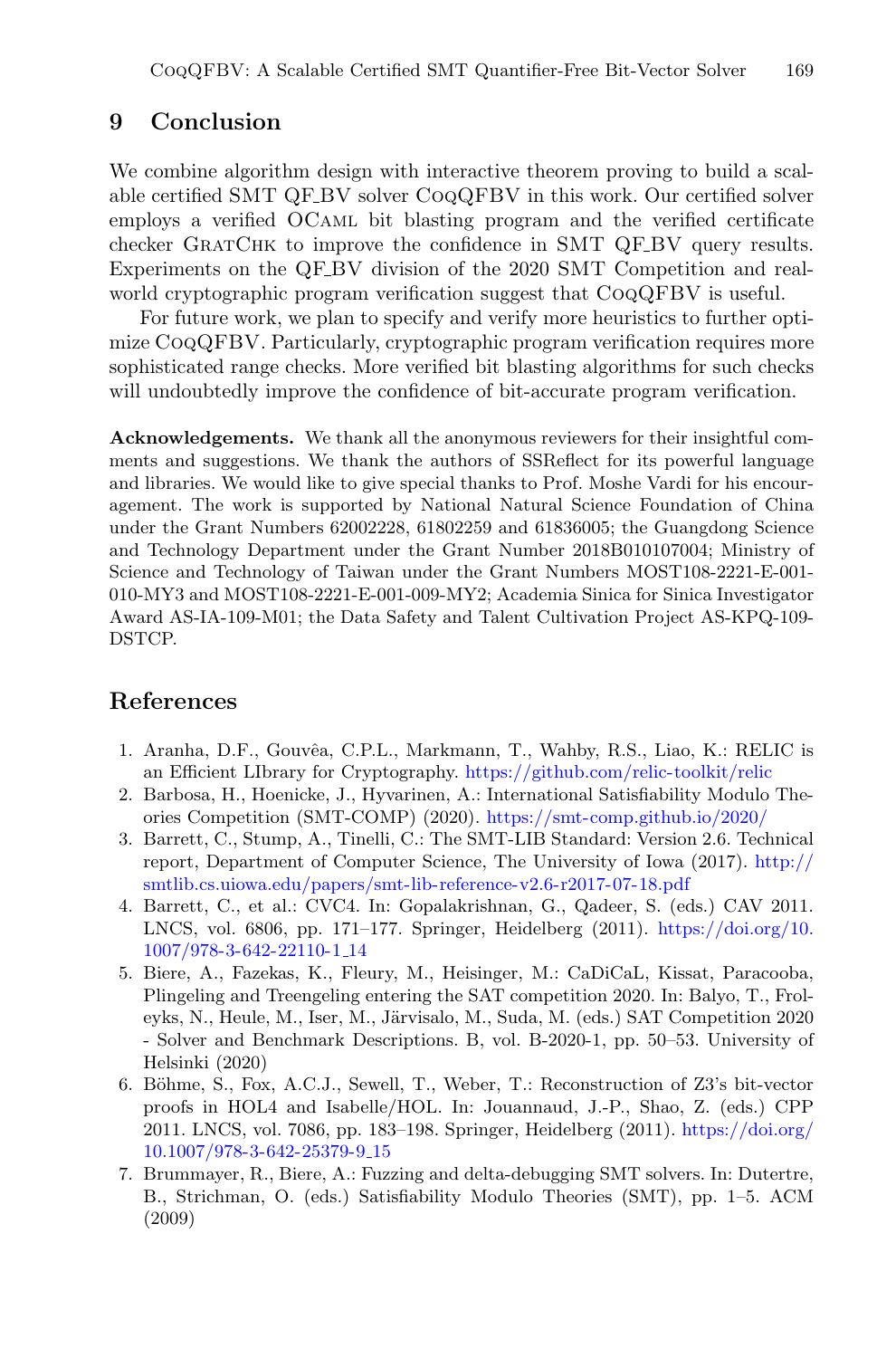- <span id="page-21-2"></span>8. Chen, Y.F., et al.: Verifying Curve25519 software. In: Ahn, G.J., Yung, M., Li, N. (eds.) ACM Computer and Communications Security (CCS), pp. 299–309. ACM (2014)
- <span id="page-21-0"></span>9. Clarke, E., Kroening, D., Lerda, F.: A tool for checking ANSI-C programs. In: Jensen, K., Podelski, A. (eds.) TACAS 2004. LNCS, vol. 2988, pp. 168–176. Springer, Heidelberg (2004). [https://doi.org/10.1007/978-3-540-24730-2](https://doi.org/10.1007/978-3-540-24730-2_15) 15
- <span id="page-21-1"></span>10. Dockins, R., Foltzer, A., Hendrix, J., Huffman, B., McNamee, D., Tomb, A.: Constructing semantic models of programs with the software analysis workbench. In: Blazy, S., Chechik, M. (eds.) VSTTE 2016. LNCS, vol. 9971, pp. 56–72. Springer, Cham (2016). [https://doi.org/10.1007/978-3-319-48869-1](https://doi.org/10.1007/978-3-319-48869-1_5) 5
- <span id="page-21-10"></span>11. Dross, C., Fumex, C., Gerlach, J., March´e, C.: High-Level Functional Properties of Bit-Level Programs: Formal Specifications and Automated Proofs. Research Report RR-8821, INRIA Saclay, December 2015. <https://hal.inria.fr/hal-01238376>
- <span id="page-21-5"></span>12. Ekici, B., Katz, G., Keller, C., Mebsout, A., Reynolds, A.J., Tinelli, C.: Extending SMTCoq, a certified checker for SMT (extended abstract). In: Electronic Proceedings in Theoretical Computer Science, vol. 210, pp. 21–29 (2016)
- <span id="page-21-7"></span>13. Fox, A.C.J.: LCF-style bit-blasting in HOL4. In: van Eekelen, M., Geuvers, H., Schmaltz, J., Wiedijk, F. (eds.) ITP 2011. LNCS, vol. 6898, pp. 357–362. Springer, Heidelberg (2011). [https://doi.org/10.1007/978-3-642-22863-6](https://doi.org/10.1007/978-3-642-22863-6_26) 26
- <span id="page-21-4"></span>14. Hadarean, L., Barrett, C., Reynolds, A., Tinelli, C., Deters, M.: Fine grained SMT proofs for the theory of fixed-width bit-vectors. In: Davis, M., Fehnker, A., McIver, A., Voronkov, A. (eds.) LPAR 2015. LNCS, vol. 9450, pp. 340–355. Springer, Heidelberg (2015). [https://doi.org/10.1007/978-3-662-48899-7](https://doi.org/10.1007/978-3-662-48899-7_24) 24
- <span id="page-21-9"></span>15. Kennedy, A., Benton, N., Jensen, J.B., Dagand, P.E.: Coq: the world's best macro assembler? In: Schrijvers, T. (ed.) Principles and Practice of Declarative Programming (PPDP), pp. 13–24. ACM (2013)
- <span id="page-21-11"></span>16. Lammich, P.: Efficient verified (UN)SAT certificate checking. In: de Moura, L. (ed.) CADE 2017. LNCS (LNAI), vol. 10395, pp. 237–254. Springer, Cham (2017). [https://doi.org/10.1007/978-3-319-63046-5](https://doi.org/10.1007/978-3-319-63046-5_15)<sub>-15</sub>
- <span id="page-21-8"></span>17. Lochbihler, A.: Fast machine words in Isabelle/HOL. In: Avigad, J., Mahboubi, A. (eds.) ITP 2018. LNCS, vol. 10895, pp. 388–410. Springer, Cham (2018). [https://](https://doi.org/10.1007/978-3-319-94821-8_23) [doi.org/10.1007/978-3-319-94821-8](https://doi.org/10.1007/978-3-319-94821-8_23) 23
- <span id="page-21-3"></span>18. Mansur, M.N., Christakis, M., Wüstholz, V., Zhang, F.: Detecting critical bugs in SMT solvers using blackbox mutational fuzzing. In: Devanbu, P., Cohen, M., Zimmermann, T. (eds.) ACM Joint Meeting on European Software Engineering Conference and Symposium on the Foundations of Software Engineering (ESEC/FSE), pp. 701–712. ACM (2020)
- <span id="page-21-6"></span>19. de Moura, L.M., Bjørner, N.: Proofs and refutations, and Z3. In: Rudnicki, P., Sutcliffe, G., Konev, B., Schmidt, R.A., Schulz, S. (eds.) Proceedings of the LPAR 2008 Workshops, Knowledge Exchange: Automated Provers and Proof Assistants, and the 7th International Workshop on the Implementation of Logics. CEUR Workshop Proceedings, vol. 418. CEUR-WS.org (2008). [http://ceur-ws.org/Vol-418/](http://ceur-ws.org/Vol-418/paper10.pdf) [paper10.pdf](http://ceur-ws.org/Vol-418/paper10.pdf)
- <span id="page-21-13"></span>20. Niemetz, A., Preiner, M.: Bitwuzla at the SMT-COMP 2020. CoRR abs/2006.01621 (2020). <https://arxiv.org/abs/2006.01621>
- <span id="page-21-14"></span>21. Niemetz, A., Preiner, M., Biere, A.: Boolector 2.0. J. Satisfiability Boolean Modeling Comput. **9**(1), 53–58 (2014)
- <span id="page-21-12"></span>22. Nipkow, T., Wenzel, M., Paulson, L.C. (eds.): Isabelle/HOL – A Proof Assistant for Higher-Order Logic. LNCS, vol. 2283. Springer, Heidelberg (2002). [https://doi.](https://doi.org/10.1007/3-540-45949-9) [org/10.1007/3-540-45949-9](https://doi.org/10.1007/3-540-45949-9)